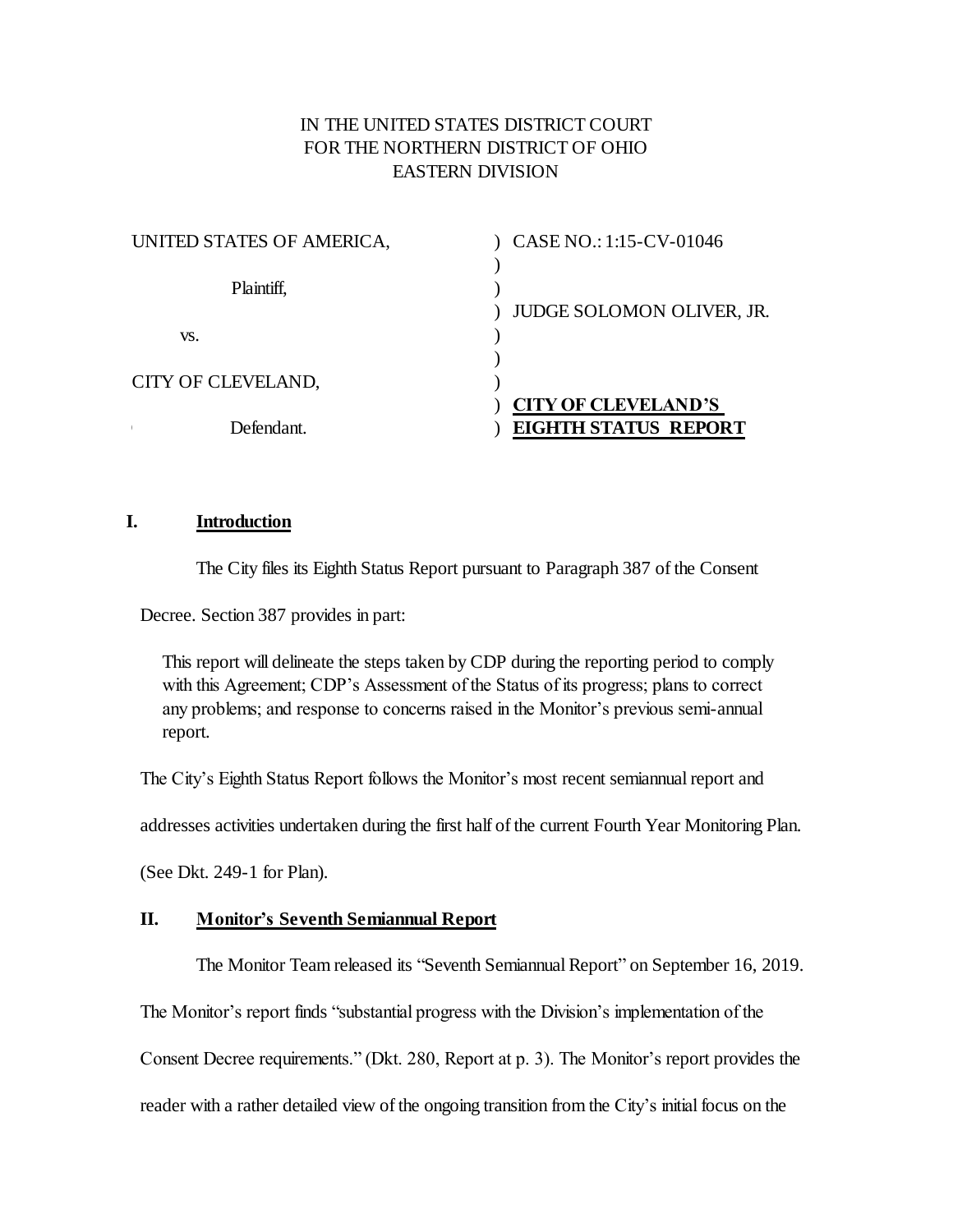development of a variety of new CDP policies and plans to the actual implementation of those policies. The Court in approving the Fourth Year Plan had recognized that work during this period would "include[] a shift in focus to real-world implementation of now-completed and approved policies and plans." (*Id.* at p. 2) While positively commenting that the "available data suggests that the men and women of the Division are engaging meaningfully with the new policies and trainings as they do their work on a daily basis," the Monitor recognizes the significance and requirement for developing "in-depth quantitative and qualitative assessments to measure full and effective compliance with the consent decree." (*Id*., see discussion at pp. 2-3).

Filing of the Monitor's seventh semi-annual report coincided with a public status conference in court. Representatives from the City, Department of Justice, and the Monitoring team updated the Court and members of the community concerning accomplishments to date and activities to be undertaken in the second half of the Fourth Year Monitoring Plan.

# **II. Steps Taken by the Cleveland Division of Police and the City of Cleveland During the Reporting Period.**

As with other reports, the City addresses activities and milestone events in the following

order:

- A. Community and Problem-Oriented Policing,
- B. Use of Force,
- C. Crisis Intervention,
- D. Recruitment
- E. Accountability
- F. Equipment and Resources,
- G. Data Collection and Analysis/ Compliance and Outcome Assessments and Reporting
- H. Bias Free Policing, and
- I. Compliance and Outcome Assessments and Reporting. .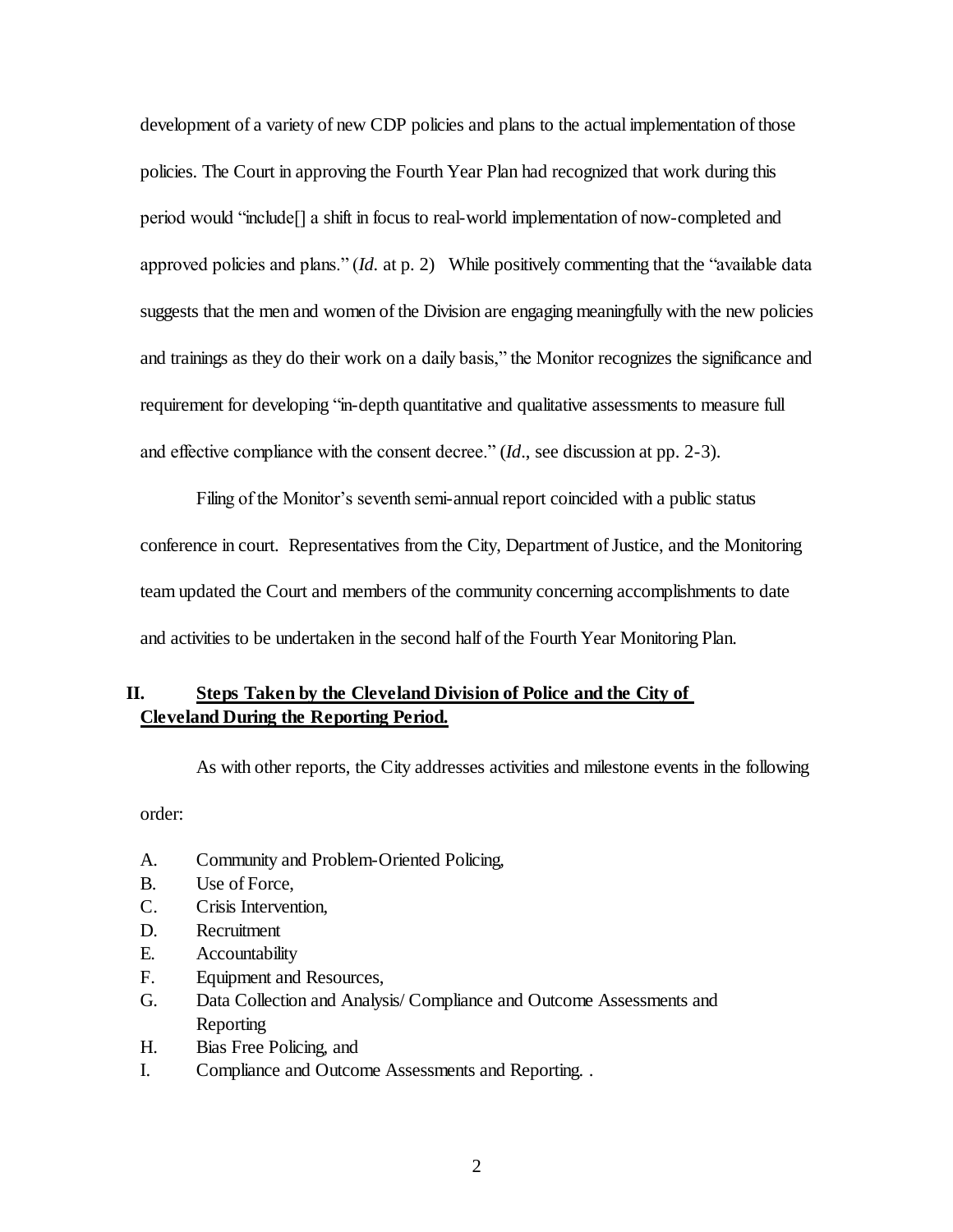#### **A. Community and Problem-Oriented Policing**

#### 1. Cleveland Community Police Commission ("CPC")

The Consent Decree provides that the CPC is to "make recommendations for additional strategies for the CDP to consider to increase community engagement with and community confidence in CDP." (Dkt. 7-1, ¶ 17(c).

#### a. New Commission Appointments

Section 15 of the Consent Decree authorized the establishment of the Community Police Commission ("CPC"). In conformance with Section 16 of the Consent Decree, ten individuals recommended by an appointed Selection Panel, along with three individuals representing the City's two police unions and the Black Shield, were appointed to the CPC on September 8, 2015. The Consent Decree established that the initial CPC appointments would be "for a term of no more than 4 years." (Dkt. 7-1, ¶ 16). The four-year terms of the initial Commission expired at the end of September, 2019.

Following a designated application period the Selection Panel reviewed applications, conducted selected interviews, and recommended the following ten individuals for appointment to the CPC: Dr. Terry Echols, Mr. Gordon Friedman, Ms. Harriet Hadley, Dr. Stephanie Hinnershitz, Mr. Louis Katz, Rev. Frederick Knuckles, Ms. LaToya Logan, Mr. Mayele Ngemba, and Dr. Megan Testa. The police union representatives also appointed to the CPC are Detective Jeffrey Follmer (CPPA), Lt. (Ret.) Gail Maxwell (FOP), and Sgt. Richard Jackson (Black Shield). The new Community Police Commission was sworn in by Mayor Frank Jackson at a public ceremony in City Hall on November 1, 2019.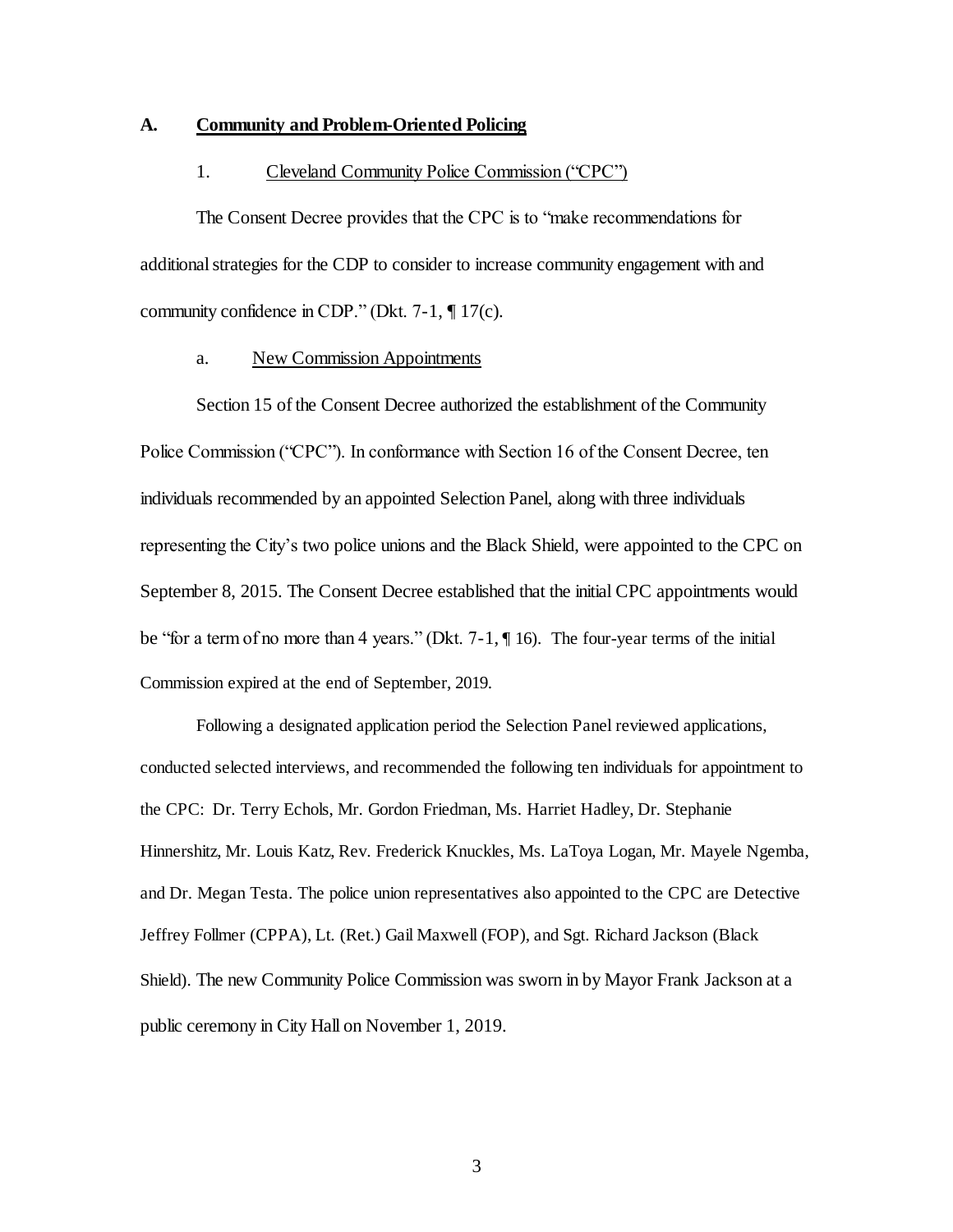#### b. CPC Recommendations

The Consent Decree specifically provides the CPC with authority to "review and comment on CDP's policies and practices…" (Dkt.7-1, at para. 18(a).

## (i) Policies

As was detailed in the City's previous semi-annualreport (Dkt. 254), the CPC involved representatives and individuals from different legal and community stakeholder groups to assist it in preparing and exchanging ideas with the City concerning a number of significant recommendations related to the CDP's proposed Search and Seizure policy. The final courtapproved version of the CDP Search and Seizure policy incorporated a variety of recommendations received from the CPC and was filed with the Court on May 10, 2109 (Dkt. 260).

In addition to providing recommendations on the search and seizure policy, the CPC also offered feedback and recommendations that were taken into account by the City in finalizing the more recently approved CPOP policy.

## (ii) Alternative Dispute Resolution-Mediation Proposal

The CPC has initiated a presently ongoing discussion with the Parties regarding a mediation process proposal to assist in resolving certain classes of complaints made to the Office of Professional Standards ("OPS").

## $(iii)$  Staff

The CPC has filled four staff positions during the reporting period. In addition to the ongoing Executive Director Jason Goodrick, the CPC staff now includes Senior Policy Analyst Ryan Michael Walker, Community Engagement Coordinator Shelenah Williams, Community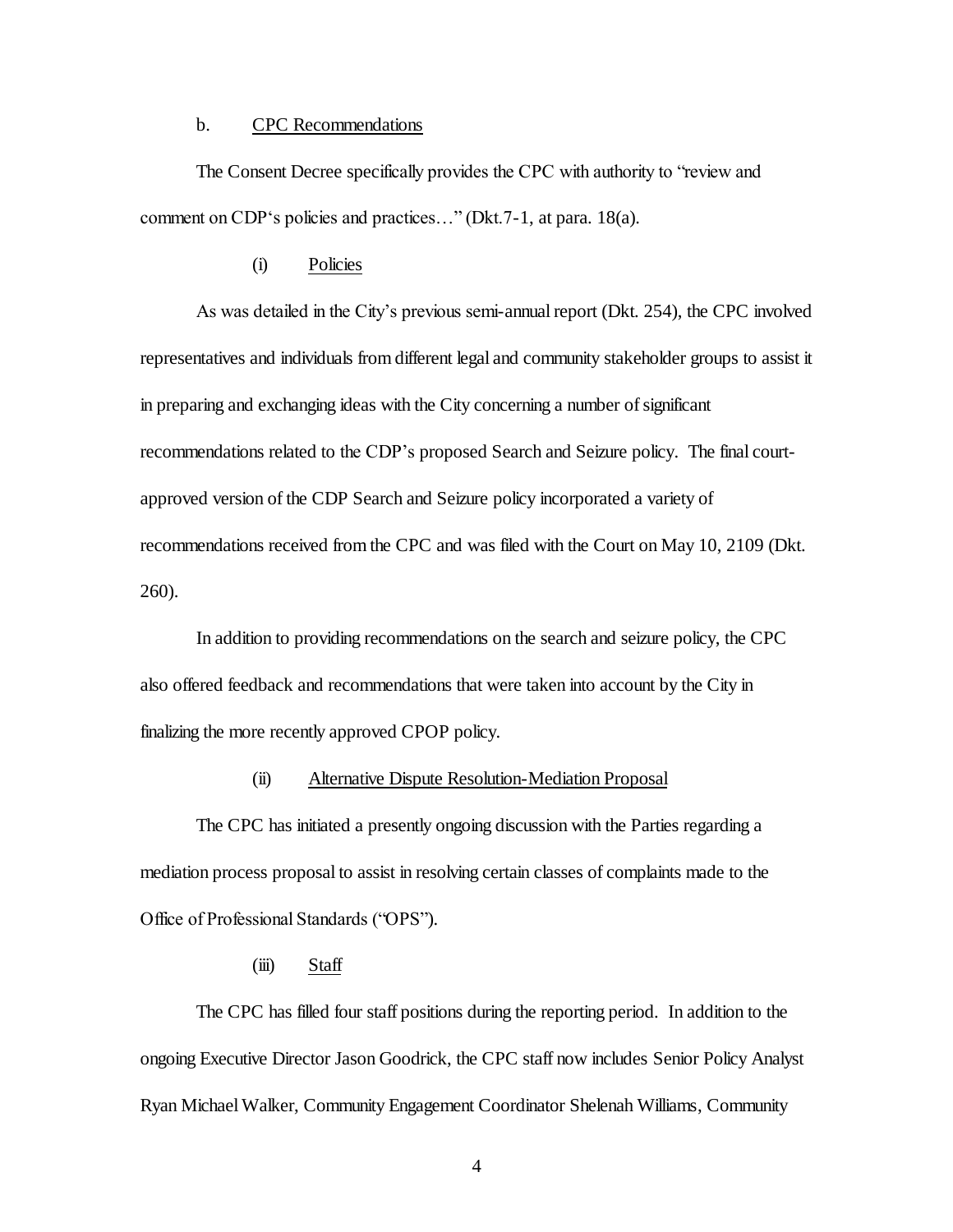Engagement Coordinator and Assistant Administrator Junita Thomas, and Marketing & Communications Specialist Sara Anderson.

## 3. District Police Committees

l

Each of the City's five police districts has a District Policing Committee ("DPC"). The Consent Decree provides that "[w]orking jointly, the [CPC], CDP, and Community Relations Board ("CRB") will work with the District Policing Committees (formerly called District Community Relations Committees) to facilitate regular communication and cooperation between CDP and community leaders at the local level." (Dkt., 7-1, ¶ 23).

A DPC Plan was finalized and filed with the Court on February 14, 2019. (Dkt. 235- 1). The Plan was approved by the Court on February 20, 2019. (Dkt. 238). In addition to "facilitating communication and cooperation," work continues to focus on broadening the crosssection of community members who participate with each of the five DPCs. Each of the DPC's is to develop and identify specific strategies before the end of the year that address crime and safety within their specific police districts. Each DPC will publicly report to the CPC before the end of the year on the identified district strategies, and thereafter on an annual basis.

Additionally, each year the CRB holds an Annual Conference with the DPC's. These conferences are useful in addressing a wide range of local and city-wide issues, including crime prevention, police policies, race relations, and Block Clubs.<sup>1</sup> Attendance at the conference

<sup>&</sup>lt;sup>1</sup> CDP officers have assisted citizens in starting local block clubs. Block clubs involve residents who live in specific neighborhood areas who have organized and work to improve the quality of life for their community: "Neighbor watching out for Neighbor."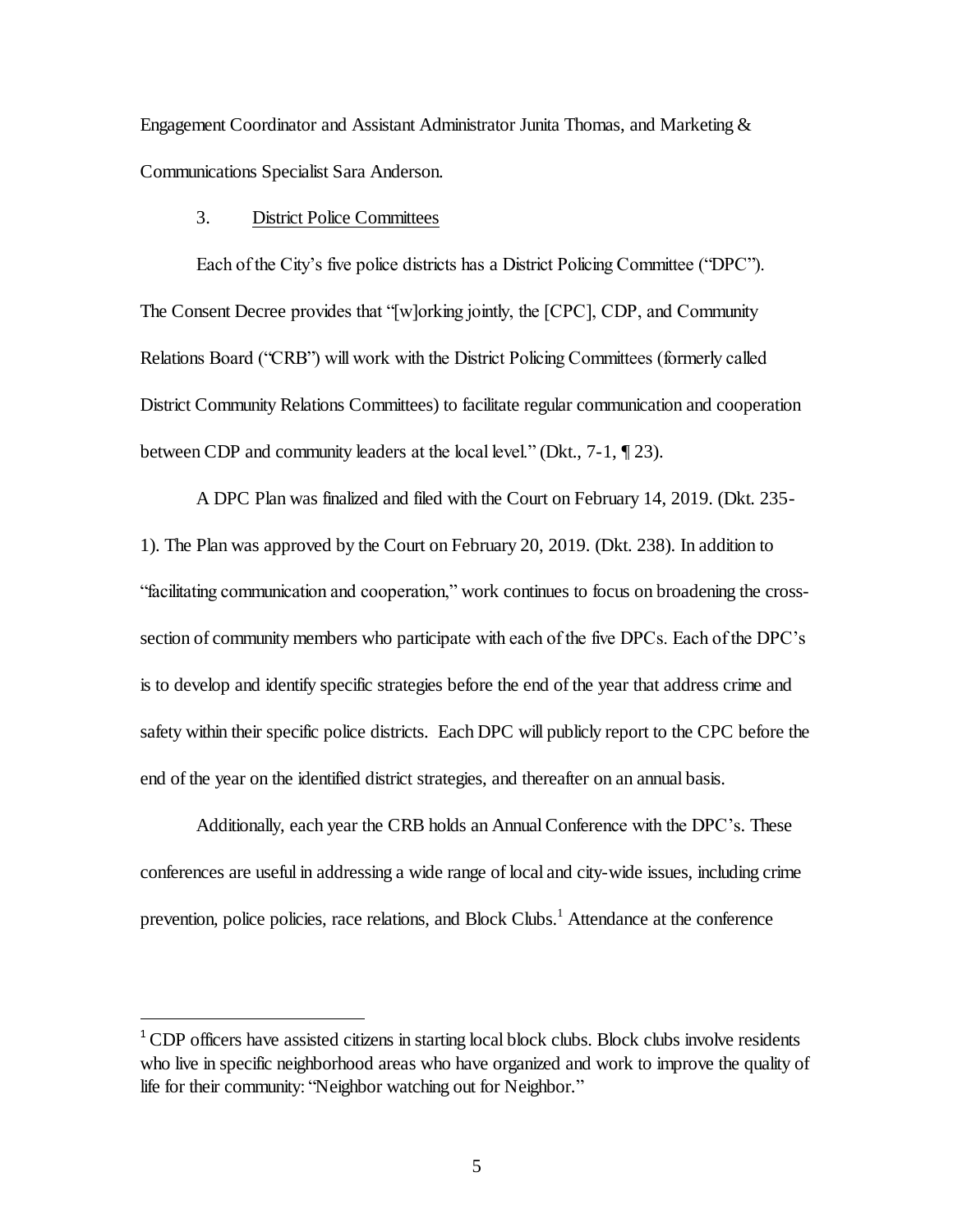includes non-committee representatives from a variety of community-based organizations, and

the conference assists in building the relationship

between the CDP and citizens through a variety of community-based organizations.

- 4. Community and Problem-Oriented Policing
- a. CPOP Plan

l

As noted again in the Monitor's most recent report:

The Consent Decree requires that the Division develop and implement a "comprehensive and integrated community and problem-oriented policing model" to "promote and strengthen partnerships with the community . . . and increase community confidence in the CDP." The Decree refers to policing according to this model as "community and problem-oriented policing," or "CPOP."

(Dkt. 280, at p. 13). The Monitor's most recent report describes the adopted CPOP Plan as a "milestone undertaking" and recognizes that the CDP "has taken important initial steps to better position itself toward executing the Plan in a way that successfully restructures and reorients the Division towards community and problem-oriented policing." (*Id*., p. 14). Commander Johnny Johnson led the effort that resulted in the drafting of the CPOP Plan approved by the Court in the previous reporting period. The process for drafting the Plan ensured that the Cleveland community had a voice in shaping the content.<sup>2</sup>

An important element of ensuring the success of CPOP is the training that goes along with implementation of the Plan. The Consent Decree recognizes that CDP is to provide annual in-service training that addresses "community and problem-oriented policing principles." (Dkt. 7-1, ¶ 30). On April 23 the Court approved CDP's eight-hour Community Engagement and

<sup>&</sup>lt;sup>2</sup> Detail concerning the CPOP Plan was addressed in the City's previous report. (See Dkt. 254, City's Seventh Status Report.)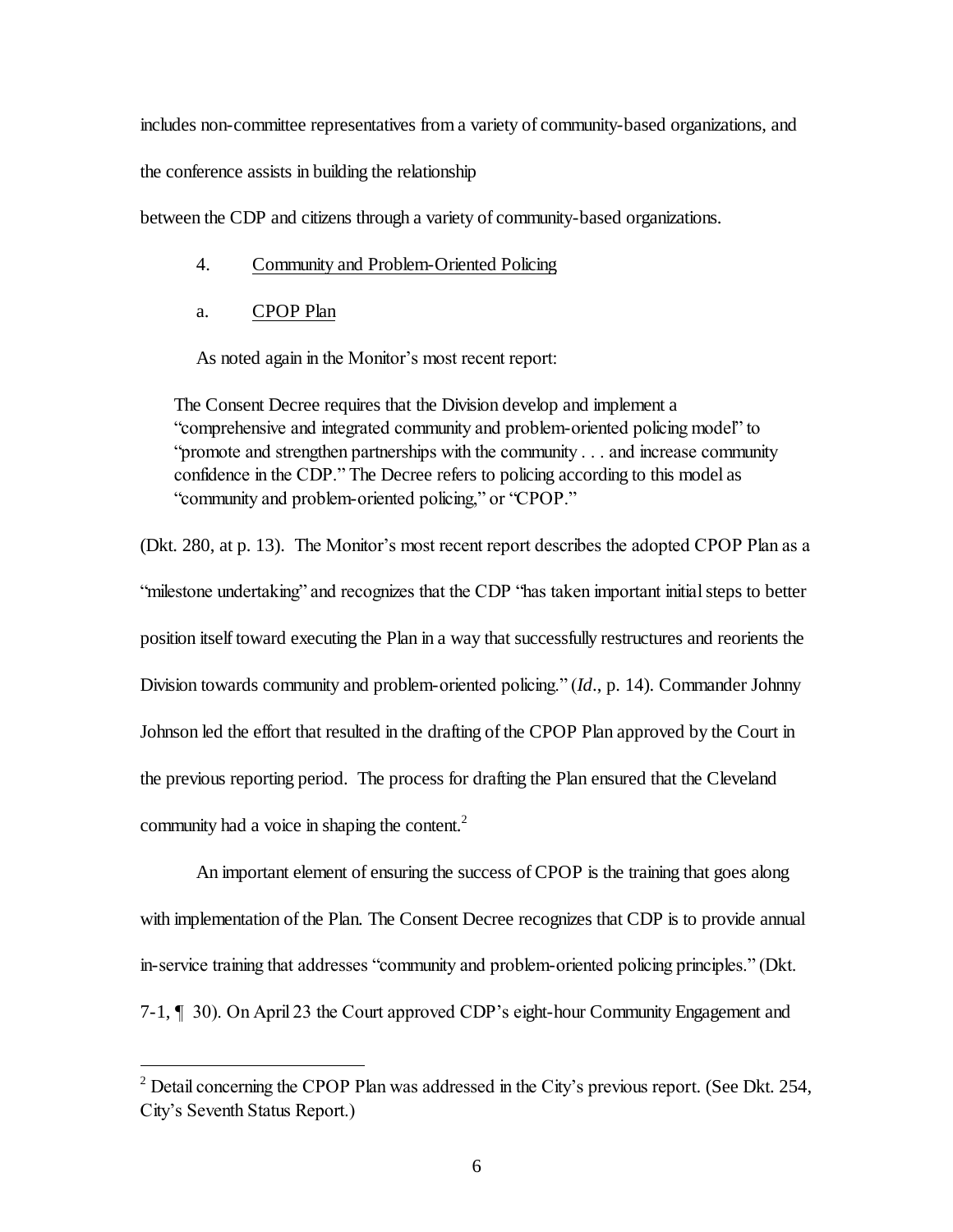Problem-Solving ("CEPS") Training Curriculum to be provided officers in 2019. The 2019 training builds on the initial CEPS training that was provided to officers in 2018.

The 2019 training reinforces the 2018 training with respect to communication and behavioral skills that are intended to assist officers in positively engaging community members and building partnerships with the City's diverse community groups and organizations. One element of the 2019 training addressed CDP's eventual goal of having patrol officers incorporate 20% of their on-duty time in direct community engagement activities. Additionally the 2019 training dedicated substantial time to the SARA (Scanning, Analysis, Response, and Assessment) model. SARA training assists officers in looking beyond the immediacy of an encountered problem on a single call and completion of a report. Rather, the SARA model training is designed to assist officers in analyzing recurring circumstances, and is designed to provide officers with an enhanced approach to interacting with members of the community in working to resolve an underlying condition that may be the reason for recurring problems. SARA training includes substantial role-playing scenarios that are designed to involve the officers in considering environmental circumstances that may be in play, the concerns of relevant stakeholders, community interests, and other local issues that can assist in developing responses that resolve ongoing concerns in a manner consistent with community values.

The Monitor Team observed that the 2019 training had been effectively implemented and completed by August; and that CDP in completing the training had effectively translated lessons learned from the initial 2018 CEPS training. The Monitor found the instructors were appropriately selected, the training had been conducted consistent with curriculum guidelines, and that it was well received by the officers. (Dkt. 280, p. 15).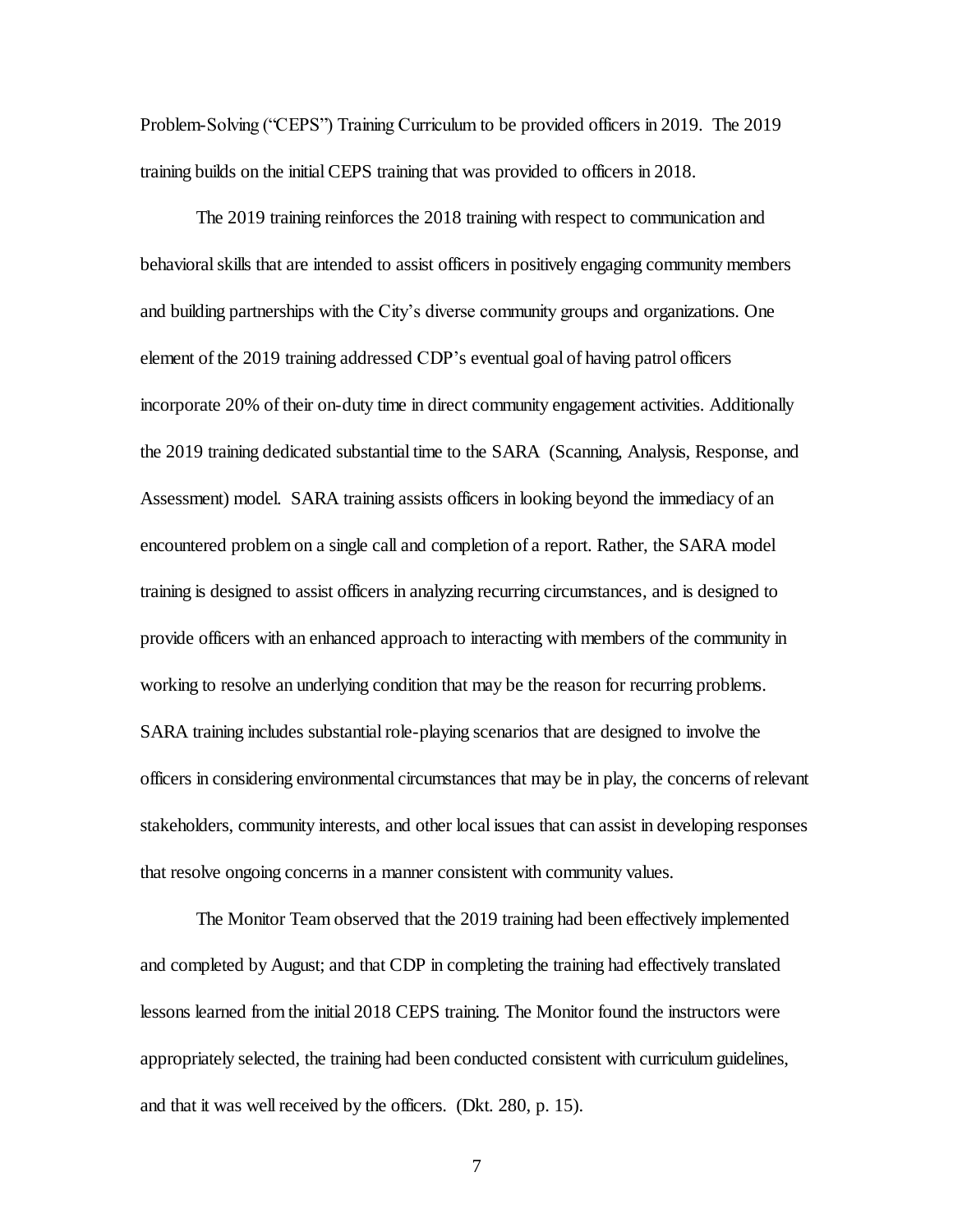## b. CPOP Policy

An important element in reaching the goals of the approved CPOP Plan was the further development of a CDP policy that would provide officers with specific guidelines and expectations to be met. The identified purpose of the Policy is:

To establish guidelines for officers of the Cleveland Division of Police relative to community engagement and problem solving to provide clarity in regards to the expectations of all members. Members of the Division are a visible, important, and influential segment of the entire community. Communication and collaboration among all segments of the community are vital.

(Dkt. 273-1). The policy makes clear that "CPOP is at the core of how the Division recruits and hires, allocates resources, trains, promotes, evaluates officers and the Division, and collects

data." (*Id*)*.*

l

The new CPOP policy was submitted by the Monitor to the Court for approval on

August 2, 2019. (Dkt. 273). On August 6 the Court approved the new CPOP policy,

finding that the Policy meets the terms of the Consent Decree. (Dkt. 274, p.2).

### **B. Use of Force**

## 1. Revised Use of Force Policies<sup>3</sup>

CDP initiated revisions to four of its Use of Force policies in early 2019: (a) Definitions,

(b) General, (c) Intermediate Weapons, and (d) Reporting The policy revisions were viewed as "reasonable" and undertaken because of "real-world lessons learned and issues that have surfaced as the Division has proceeded to implement the policies." (Dkt. 255, "Motion to Approve Revised Use of Force Policies", p. 4). The revisions were accomplished with

<sup>&</sup>lt;sup>3</sup> The four Use of Force policies as originally approved were addressed in detail in the City's Third Semi-Annual Report. (Dkt.104, see pp. 6-13).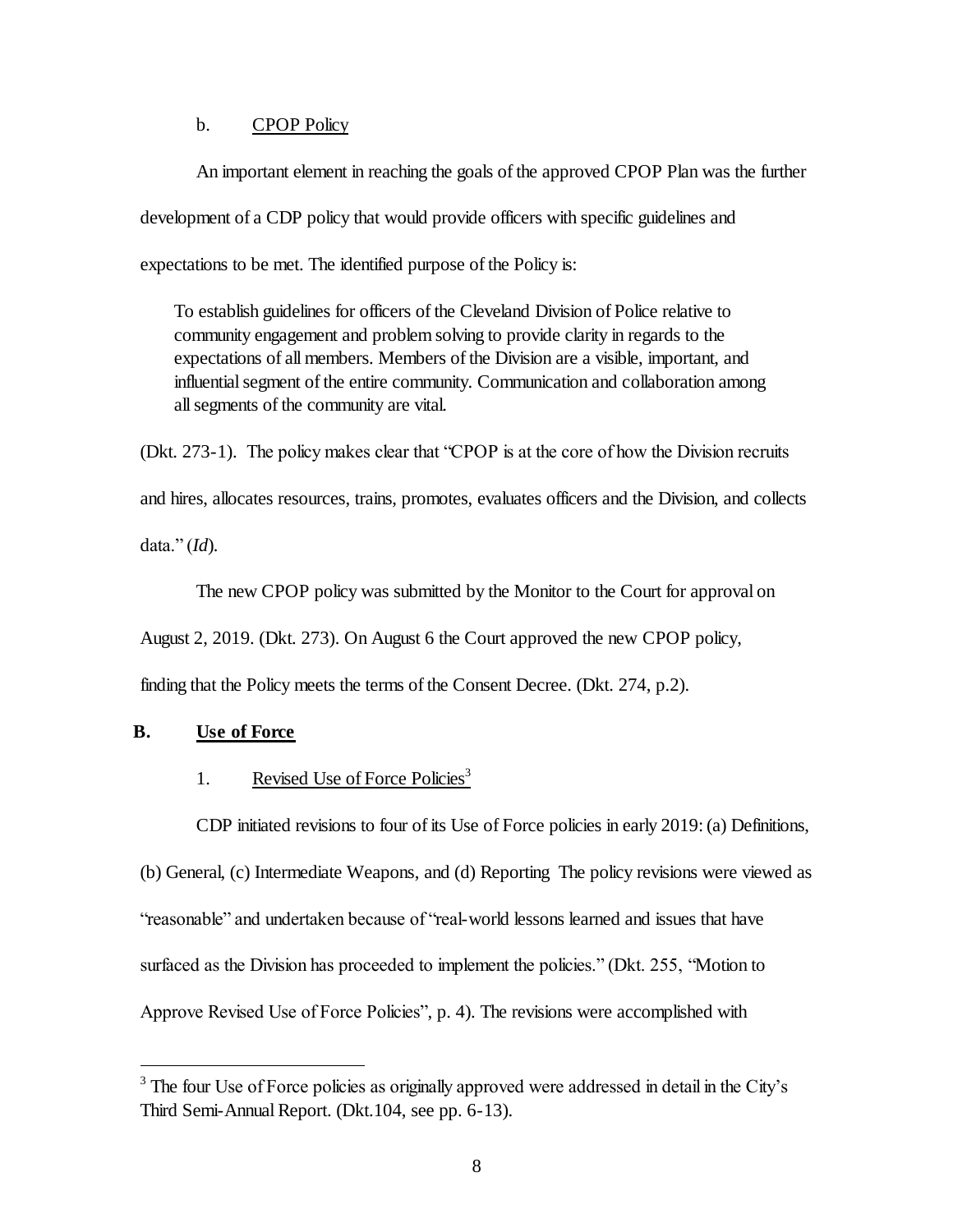feedback being received from the Monitor team and the DOJ and were described by the Monitor as "meet[ing] the terms of the Consent Decree." (*Id*., at p. 5). On April 15 the Court approved the revised polices. (Dkt. 256, "Order"). The revisions to each of the four policies included:

#### a. Use of Force - Definitions

The definitions associated with CDP's Use of Force policies were revised to include the definition for a "Critical Firearm Discharge." The definition replaced an earlier definition for "Officer Involved Shooting." The new definition includes an officer's accidental discharges of a firearm within the definition and ensures that accidental discharges are reviewed by CDP's FIT team.

## b. Use of Force - General

The General Use of Force Policy was revised to make clear that officers did not have to request that a supervisor respond to the scene where the officer's use of force was limited to pointing of a firearm. The policy makes clear that the officer is to notify a supervisor and is required to complete a proper use of force entry.

#### c. Use of Force – Intermediate Weapons

The Intermediate Weapons policy was revised to allow officers to deploy oleoresin capsicum ("OC" - pepper spray) and ASP baton/impact weapon where the officer has grounds for arrest and the individual to be arrested is aggressively resisting and lesser means of response would be ineffective. Prior to this revision an officer could deploy a Taser (an intermediate level electric weapon) but not OC spray or the ASP impact weapon.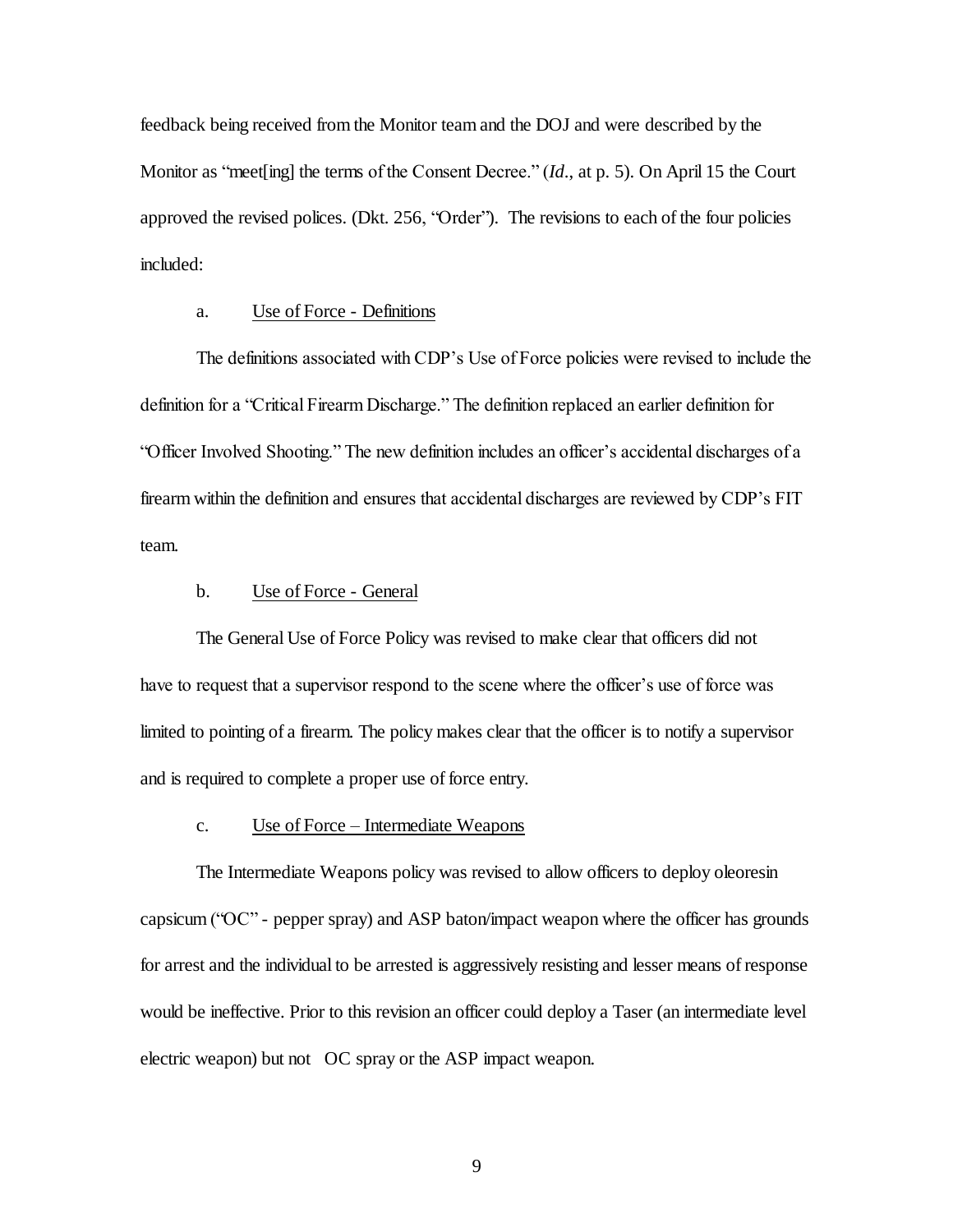#### d. Use of Force - Reporting

The Reporting policy reflected an update to the original policy regarding the requirement to report the un-holstering of a firearm. The policy as originally enacted had referenced that such "unholstering" would be addressed by way of a future data collection process. The change makes clear that an unholstering of a firearm is to be reported when an officer clears the involved assignment through the CDP's Computer Aided Dispatch System ("CADS").

## 2. Use of Force Statistics

l

The Monitor's most recent Seventh Report (Dkt. 280) reviewed statistics for the first half of the year for the same time periods in 2017 and 2018. To ensure consistency between the years the statistics concerning the pointing of a firearm was excluded in an effort to ensure a consistent comparison — it was only in 2018 that the pointing of a firearm by an officer at an individual became a reportable use of force.<sup>4</sup> The Monitor's most recent report (Dkt 280) showing figures for CDP's uses of force through the first half of 2019, though slightly up from 2018, is down 32% from the equivalent first six months of 2017. (*Id*., at p. 24). Statistics included in the Monitor's most recent Report (See Dkt 280 at p. 25) also establish that overall crime figures for the first halves 2018 and 2019 have shown a significant decline from reported crime in the equivalent 2017 period as have officer injuries when comparing the same periods. The Monitor's Report (Dkt 280) includes three instructive tables: Table 1 - Use of Force Trends January through June, 2017-2019 (at p. 24); Table 2 - Crime January through June,

<sup>&</sup>lt;sup>4</sup> Mere un-holstering of a firearm is not a reported use of force, the firearm must be pointed by an officer at an individual to become a reportable use of force. However, as noted above, data is now also being collected by CDP on the mere un-holstering of a firearm by an officer, even where not a reportable use of force.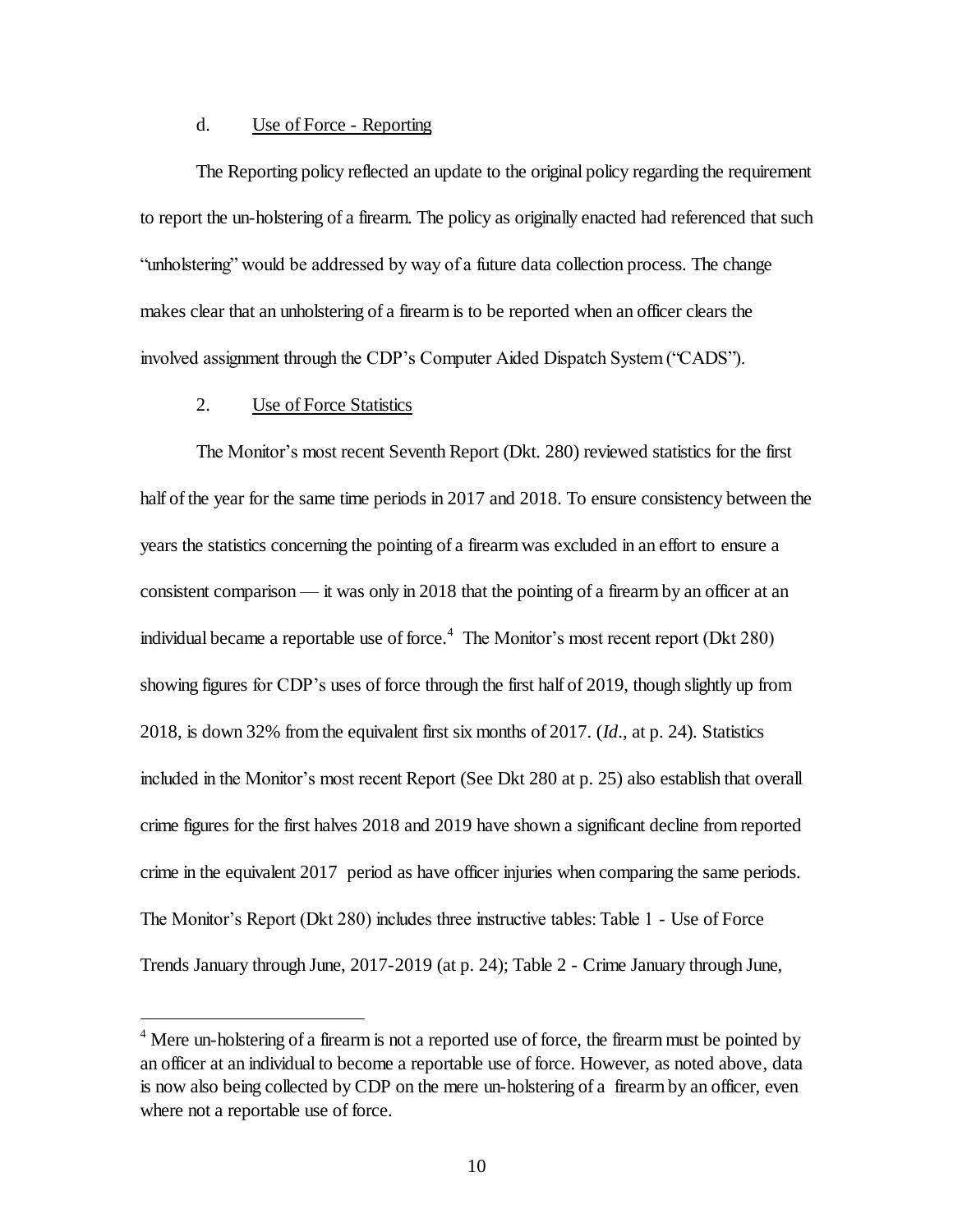2017-2019 (at p. 25); Table 3 Officer injuries January-June, 2017-2019 (at p. 25).

## 3. Training

The curricula for use if force training to be completed in 2019 was approved by the Court on April 23, 2019. (Dkt. 257). The curricula provided for training that incorporated both interactive and traditional classroom instruction, while utilizing recognized real-world scenarios. Concepts that were stressed in the 2019 curricula included proportionality, reasonableness, the necessity for using force, communications on scene, and using applicable methods for deescalation of the situation.

#### 4. Investigation and Review

A Force Investigation Team ("FIT") under the auspices of CDP's Internal Affairs section was established with the Consent Decree for the purpose of conducting administrative reviews of all Level 3 (the most serious) uses of force, force involving potential criminal conduct, instances where an individual dies while in or as the result of being in CDP custody, and any uses of force assigned to FIT by the Chief. (Dkt. 7-1, ¶ 111). Additionally, the City is to create a Force Review Board ("FRB"). The Chief will chair the FRB which is envisioned in the Consent Decree to serve "as a quality control mechanism for uses of force and force investigations, and to appraise use of force incidents from a tactics, training, policy, and agency improvement perspective." (Dkt. 7-1, ¶ 124).

Work on final revisions to three new policies governing (1) FIT investigations, (2) FRB policy, and (3) supervisory investigations of Level 1 and 2 uses of force was completed in the current reporting period. It is anticipated that the new policies will be filed with the Court in the very near future.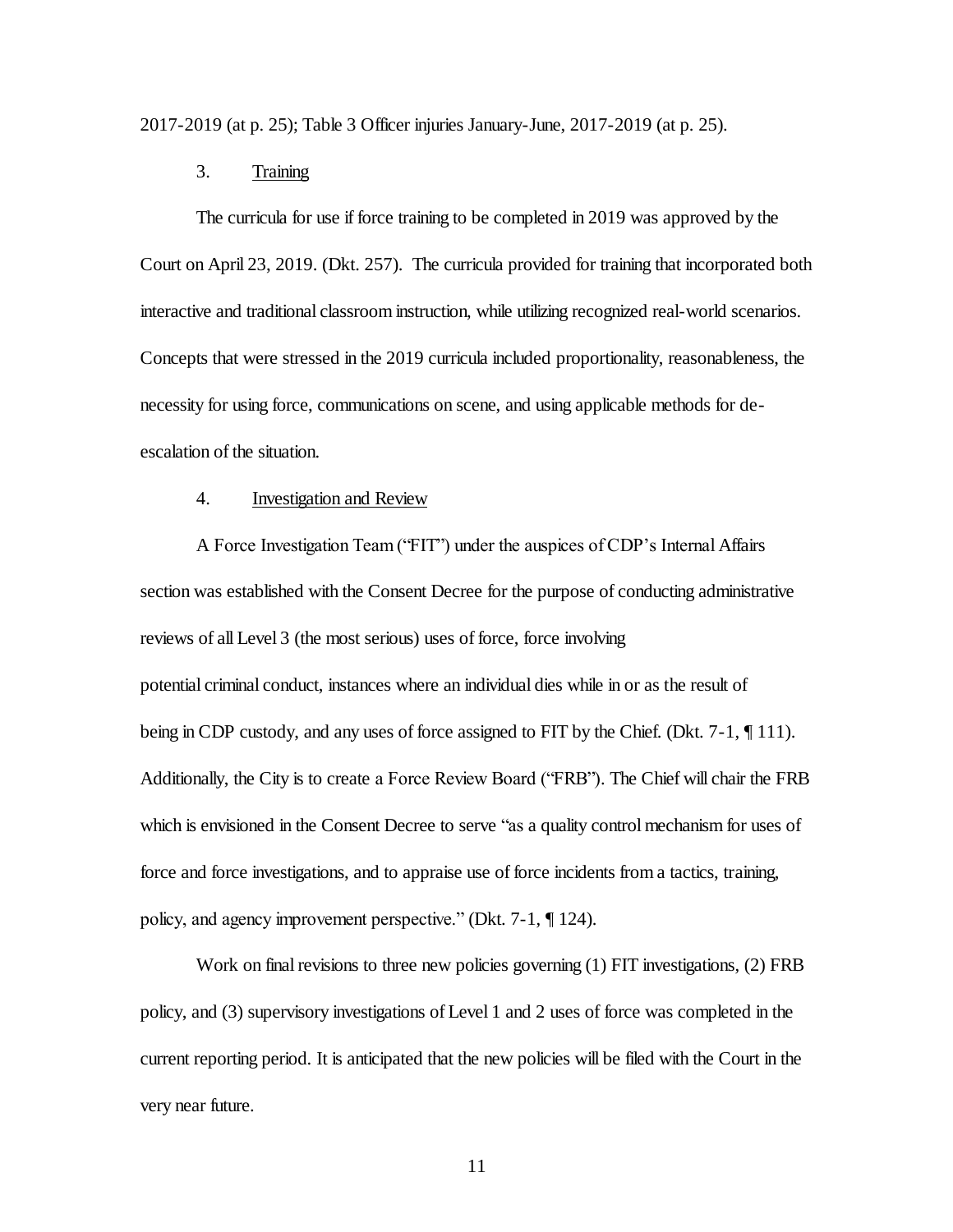## **C. Crisis Intervention**

#### 1. CIT Annual Training

The Consent Decree requires initial and annual training to CDP officers and recruits "on responding to individuals in crisis." (Dkt. 7-1, ¶ 143. CDP worked with the Mental Health Response Advisory Committee ("MHRAC") to develop the topics to be covered in the CIT annual training for the current year. The focus for 2019 was the development of a four-hour block of CIT instruction that primarily focused on youth: "Recognizing and Responding Appropriately to Traumatized Youth." The training is focused on adverse childhood experiences, trauma and the impact on brain development, behavioral responses to trauma and best practices for interacting with youth. The training was formally approved by the Court on July 8, 2019.

The four hour training also includes a 30 minute introduction to "CIT Plus," a new pilot program that is designed to provide resource for officers in their dealing with adults who are in a mental health crisis but who do not need hospitalization. The pilot project makes use of mental health professionals and peer support specialist resources that expand the range of options available to the officer.

## 2. CIT Specialized Training

Consent Decree establishes that CDP is to provide enhanced specialized training in responding to individuals in crisis to certain officers who will be identified as "specialized CIT officers." (Dkt. 7-1, ¶ 145). CDP, in collaboration with MHRAC, DOJ, and the Monitoring Team, had worked during the prior and the current reporting periods to finalize the 40-Hour curriculum to be used for such training. The curriculum was completed and filed for approval on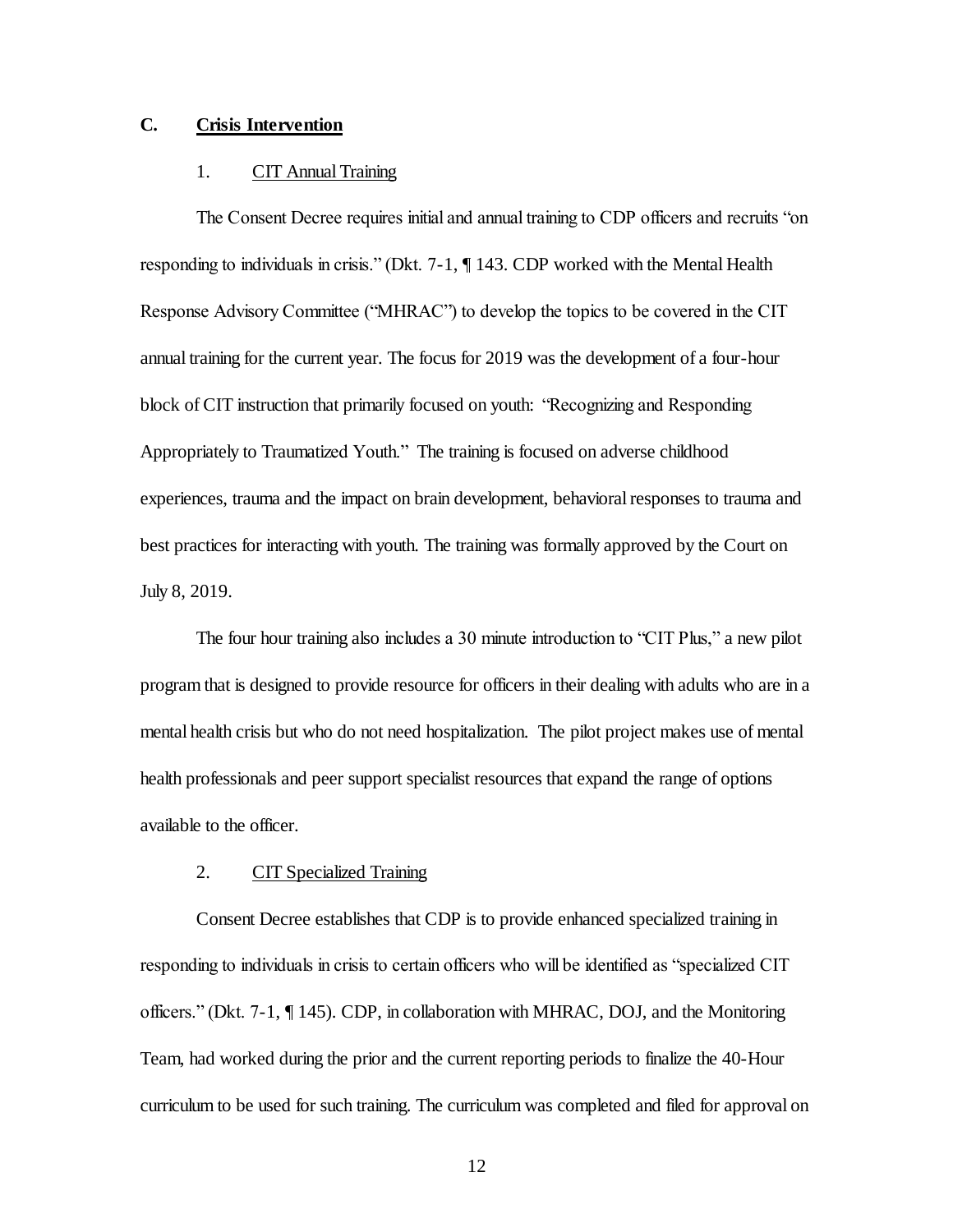July 19, 2019. On July 22, 2019 the Court entered an order approving of the specialized training. The process for the selection of officers to receive the specialized CIT officer training is underway.

### **D. Recruitment**

l

The Consent Decree requires that CDP "develop a recruitment policy and a strategic recruitment plan that includes clear goals, objectives, and action steps for attracting qualified applicants from a broad cross-section of the community." (Dkt. 7-1, ¶ 302). The Court approved the City's Recruitment and Hiring Plan on February 20, 2019. (Dkt. 239). The City's Plan includes a combined Public Safety Recruitment Team ("PSRT") that includes members from CDP, the Division of Fire, and Division of Emergency Services.

A major accomplishment during this reporting period was the PSRT's completion and release of the first year-end recruiting report for the City's Safety Forces for 2017 and 2018. The report details the efforts undertaken in the creation of the PSRT and discusses recruitment goals, objectives, and accomplishments. As noted in the report the City seeks to recruit and hire into the CDP and other safety forces individuals who "possess the compassion, team orientation, problem solving and highest ethics within their skill sets in addition to being able to successfully perform their specific job functions."<sup>5</sup>

As was noted in the City's prior report, the PSRT consistently works to increase the public's confidence in the CDP. The PSRT's efforts to improve the Division's public image include direct communication with the community that highlights the positive aspects of policing

<sup>&</sup>lt;sup>5</sup> "City of Cleveland Safety Forces Year-End Report - FY 2017/2018", at p.15.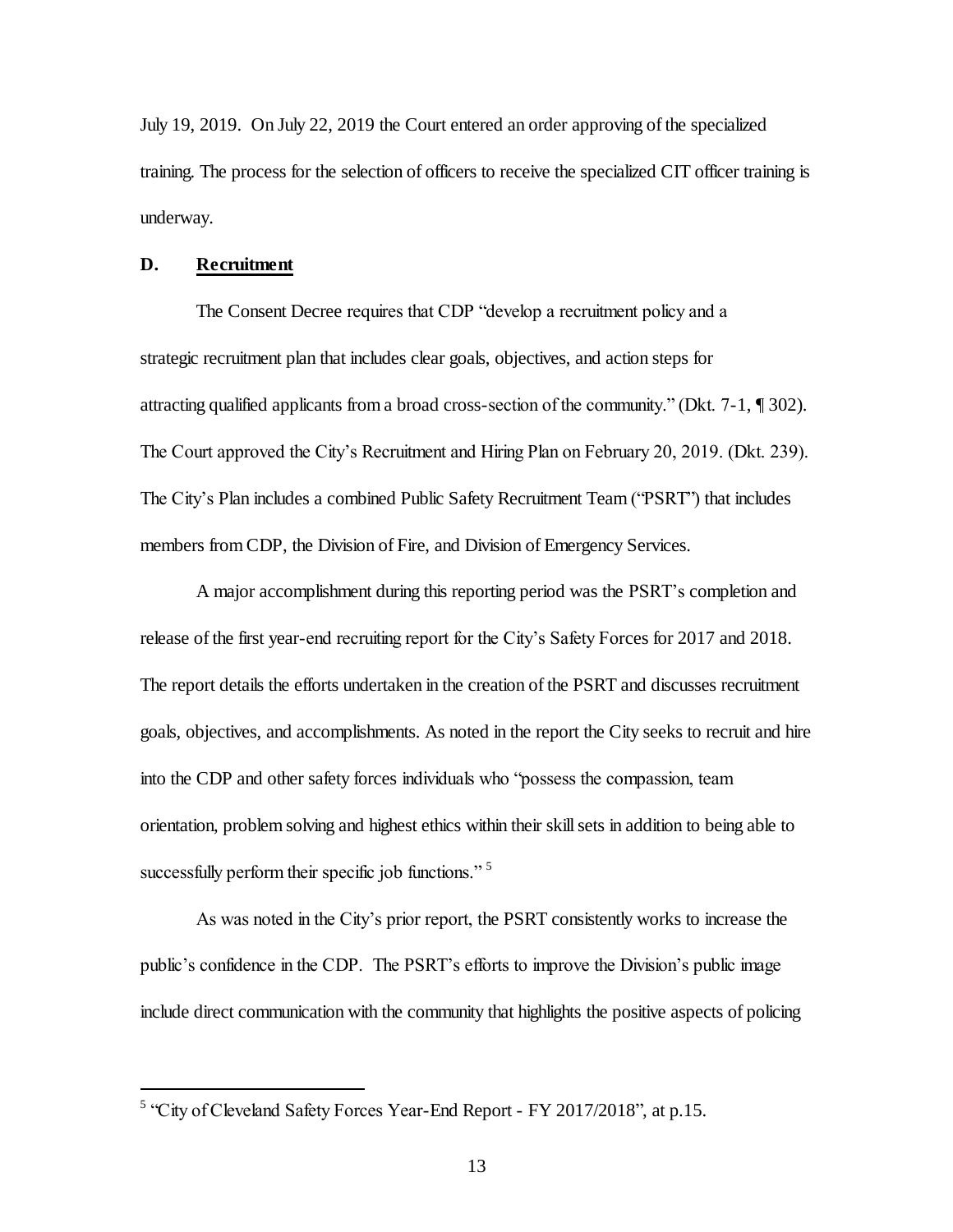as a career by ensuring residents are kept informed of ongoing accomplishments and contributions to the community of individual officers.

The PSRT communicates in a sophisticated manner with the community through the use of radio, billboards, and other social media, in addition to personally attending meetings and directly interacting with individual community members throughout the City.

A significant example of the PSRT's innovative efforts to positively interact with the Community is its "Beauty, Badges and Barbershop Talks." The PSRT has continued during this reporting period to meet directly with community members at locations throughout the City in a relaxed and open forum through such "Talks." These interactions are relaxed and allow for an open and honest interchange between recruiters and community members concerning their experiences and their expectations concerning the role of the police in the community. Another unique effort was the production of MLB style baseball cards for officers that were distributed during MLB All-Star Week.

### 1. Recruit Classes

It was noted that two CDP recruit classes, Police Academy Classes 143 and 144, were in training at the time the City filed its Seventh Semiannual Report. The two classes have now graduated. Police Academy Class 143 graduated 56 new officers on July 3, 2019, with Academy Class 144 graduating 41 new officers and two fire arson investigators on September 20, 2019. The 145<sup>th</sup> Police Academy Class began its training on August 19, 2019. The class consists of 79 police recruits and one fire employee training to be an arson investigator. The class is scheduled to graduate in March 2020. It is planned that a new cadet class will begin in January 2020.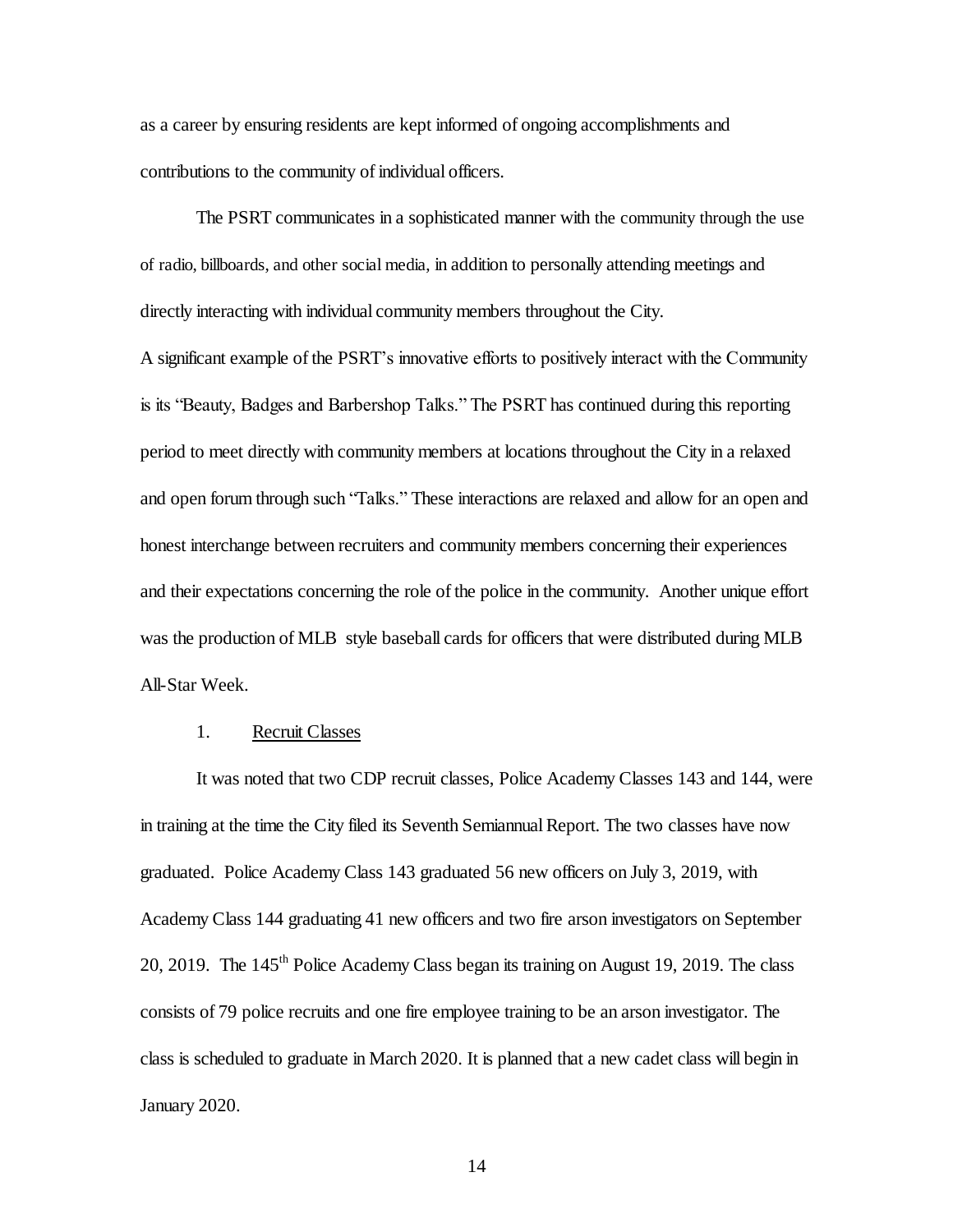#### 2. Increased CDP Staff Level

The number of CDP patrol officers has increased by 5.4% over the last year. One year ago CDP had 1195 patrol officers and 86 recruit in trainings. The Division's total staffing at the time was 1548 employees. Currently the CDP has 1260 patrol officers and 79 recruits, with a total staffing of 1636 employees. As the size of the patrol force and supporting staff has increased, CDP has continued its efforts to recruit officers who will "reflect the diverse make up of our city." Minority and women cadets made up 56 % of the new graduates commissioned from classes 143 and 144 as Cleveland police officers.

## **E. Accountability**

Paragraph 196 of the Consent Decree requires that allegations of police misconduct be "fully, fairly and efficiently investigated", irrespective of whether the allegations are internally discovered or brought by a civilian. (Dkt. 7-1, ¶ 196).

#### 1. Internal Affairs

CDP has continued to work with the Monitor Team and DOJ to complete a revised IA Manual and related IA policies that address: (A) Retaliation Prohibited, (B) Internal Complaints of Misconduct, and (C) Public Complaints of Misconduct. The new IA Manual and three new policies addressing (1) Retaliation, (2) Reporting Internal Misconduct, and (3) Public Complaints of Misconduct were filed with the Court for approval on November 4. (See Dkt. 290). The new (1) Retaliation policy provides protection from retaliation to those making complaints of police misconduct. The (2) Reporting of Internal Misconduct and separate (3) Public Complaints of Misconduct policies address CDP guidelines for receiving and handling complaints against CDP officers. Also filed with the manual and policies is an Accountability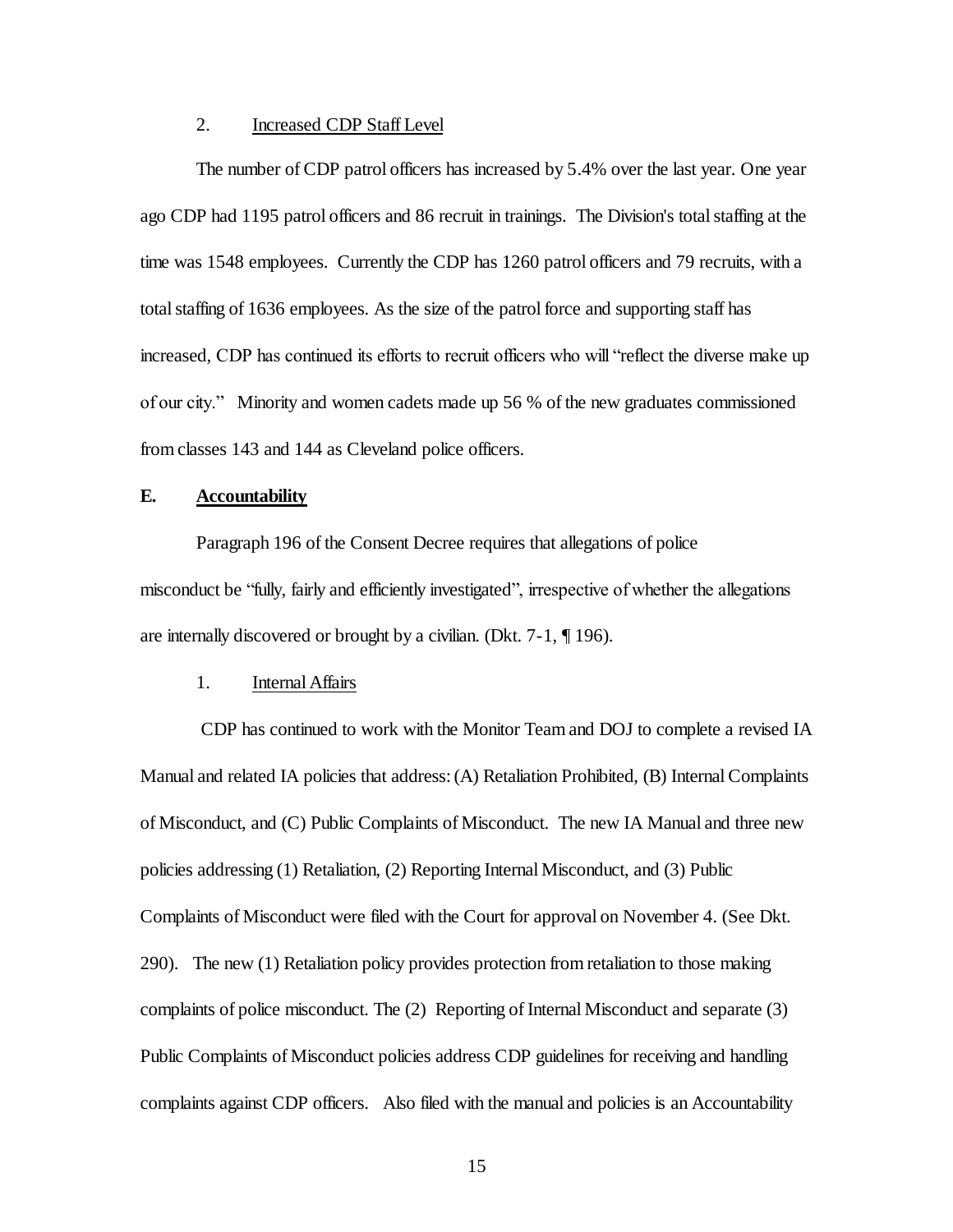Structure Matrix Chart that provides a detailed chart that portrays the varieties of investigations and the responsibility for conducting and reviewing investigations of incidents involving sworn members of CDP.

In filing the new IA manual and policies the Monitor noted that the manual and policies:

"provide a strong foundation for the Division going forward to better ensure fair, thorough, objective, and timely investigations of officer misconduct — and to ensure that officers witnessing acts of misconduct, appropriately notify IA or their supervisors without fear of retribution or retaliation."

(Dkt 290, p. 2).

## 2. Discipline

The Consent Decree requires "that discipline for sustained allegations of misconduct comports with due process, and is consistently applied, [and] fair…" as required by the Consent Decree. (See Dkt. 7-1, ¶ 245). The City worked with the Monitor and DOJ during this period to finalize written guidelines for the conduct of officer discipline hearings conducted by the Chief.

In the last reporting period the City had disagreed with the Monitor's previous assessment of "non-compliance" with regard to paragraphs 242, 243, and 247 of the Consent decree. Paragraph 242 of the Consent Decree basically requires that the Chief provide the Civilian Police Review Board with a written justification when the Chief does not uphold the CPRB's recommended charges or does not impose the discipline or non-disciplinary corrective action that has been recommended by the CPRB. Paragraph 243 of the Consent Decree requires that CDP tracks the number of instances the Chief departs from the CPRB's recommended discipline disposition. Paragraph 247 requires that CDP document disciplinary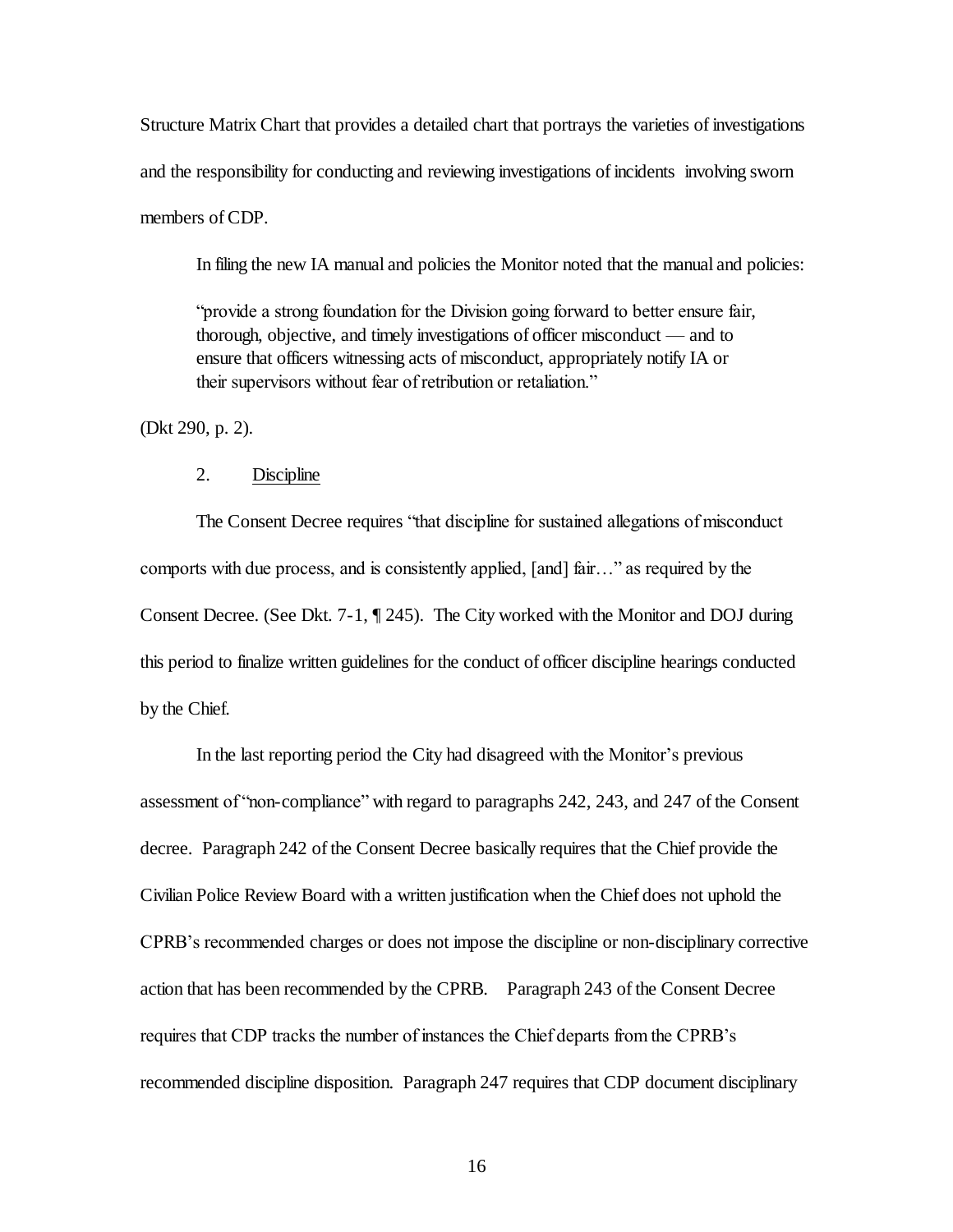decisions in writing as required by of the Consent Decree. The Monitor's motion recent report documents a status of partial or operational compliance in each of these areas during the most recent reporting period.

On August 20, 2019 the Court issued an Order approving the CDP's amended Disciplinary Guidance policy and Matrix. As noted in the Order the amended policy and Disciplinary Matrix better address "violations involving dishonesty and integrity" and provides CDP "with better tools to meet the terms of Paragraph 245 of the Consent Decree." The amended policy succinctly sets out as a matter of policy that "*False Report, false statement, untruthfulness, or dishonesty"* are serious Group III violations *and "each of which creates a presumption of termination."* (Dkt 276, Amended Disciplinary Policy, at p. 9 of 10).

#### 3. Police Inspector General

The Consent Decree (Dkt. 7-1) establishes at paragraphs 250-256 the creation of the position of the new position with the CDP of Inspector General ("IG") . On August 5, 2019 Mr. Christopher Viland was appointed as CDP's first Inspector General. Mr. Viland is the former Chief of Police of the Solon Police Department and also a practicing attorney. As the IG Mr. Viland will work in the Office of the Mayor and report to the Chief of Police.

Among the duties established in the Consent Decree for the new IG are: (1) reviewing CDP policies and practices to ensure effectiveness and whether the goals of the Consent Decree are being achieved, (2) auditing compliance with policies and procedures, (3) conducting investigations, (4) analyzing trends, (5) developing recommendations for reform to improve police services and accountability, (6) analyzing investigations undertaken by CDP, (7)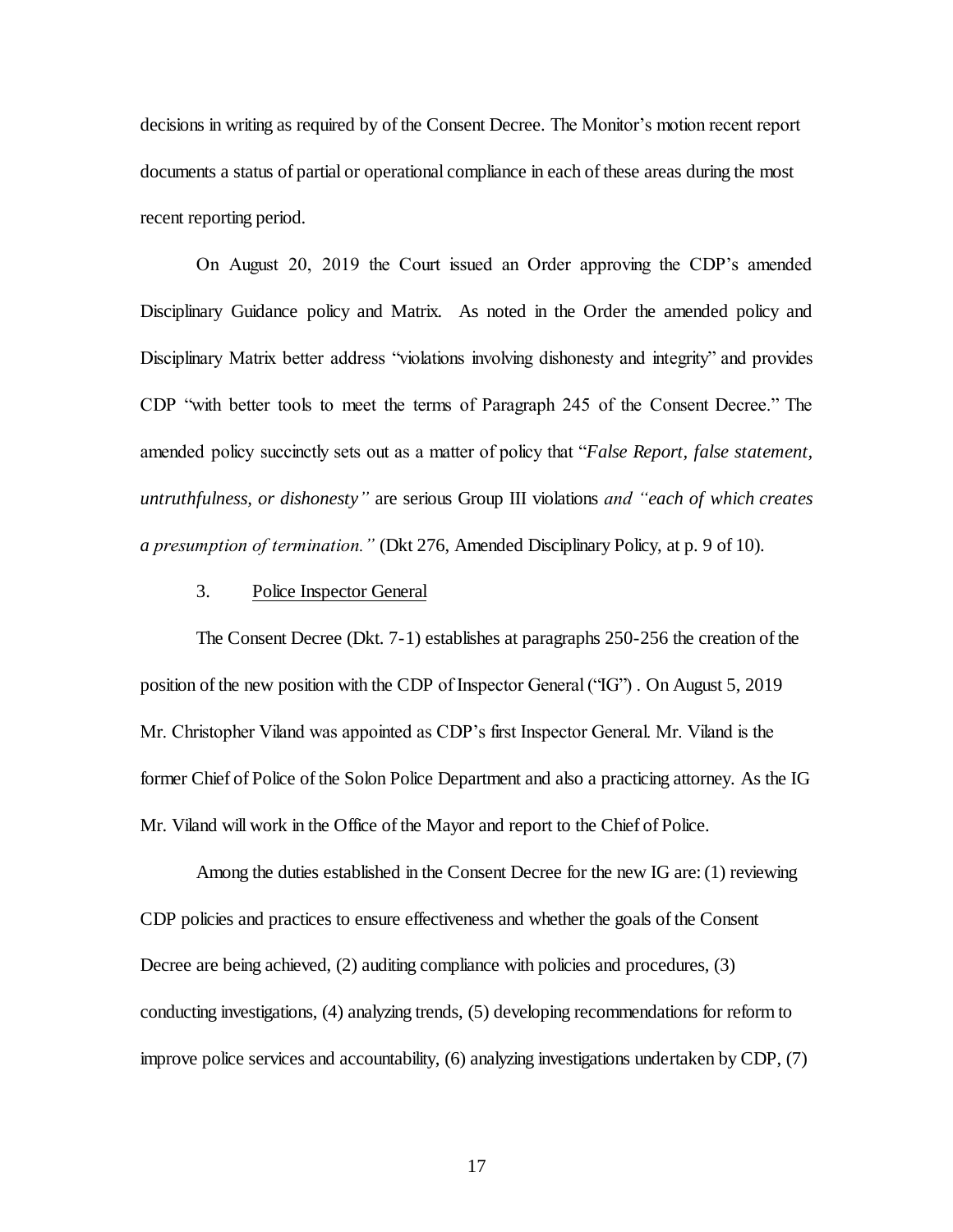analyzing and assessing CDP officer discipline to ensure consistency and fairness, and (8) to make reports and recommendations for reform publicly available. (Dkt 7-1, see ¶ 253 a.- h).

## 4. Office of Professional Standards<sup>6</sup>

The Office of Professional Standards ("OPS) receives and investigates noncriminal complaints filed by members of the public against sworn and non-sworn Cleveland Division of Police employees. OPS investigates the complaints and makes findings and provides recommendations to the Civilian Police Review Board ("PRB"). A continuing goal established by the City and OPS is to have OPS remain timely in completing the investigation of complaints received from the public from December 1, 2017 onward. OPS presently employs eight permanent investigators and one temporary investigator for this purpose. To assist OPS in remaining current, the City retained Hillard Heintze, a Chicago-based investigative firm, to complete the work deemed necessary for finalizing an identified backlog of 281 unfinished investigations related to OPS complaints that had been made against CDP members in 2015, 2016, and through November, 2017.

## a. OPS Investigations

l

As has been discussed in prior City status reports, reforms were undertaken to improve the administration of OPS and the investigative efforts undertaken by the agency. This section provides the reader with a comparative updated overview of OPS efforts to remain current in responding to complaints it has received from December 1, 2017 to October 30, 2019.

 $<sup>6</sup>$  An separate, updated status report, "City of Cleveland's Status Report Re: Office of</sup> Professional Standards," was filed with the Court on September 9, 2019. (See Dkt. 278).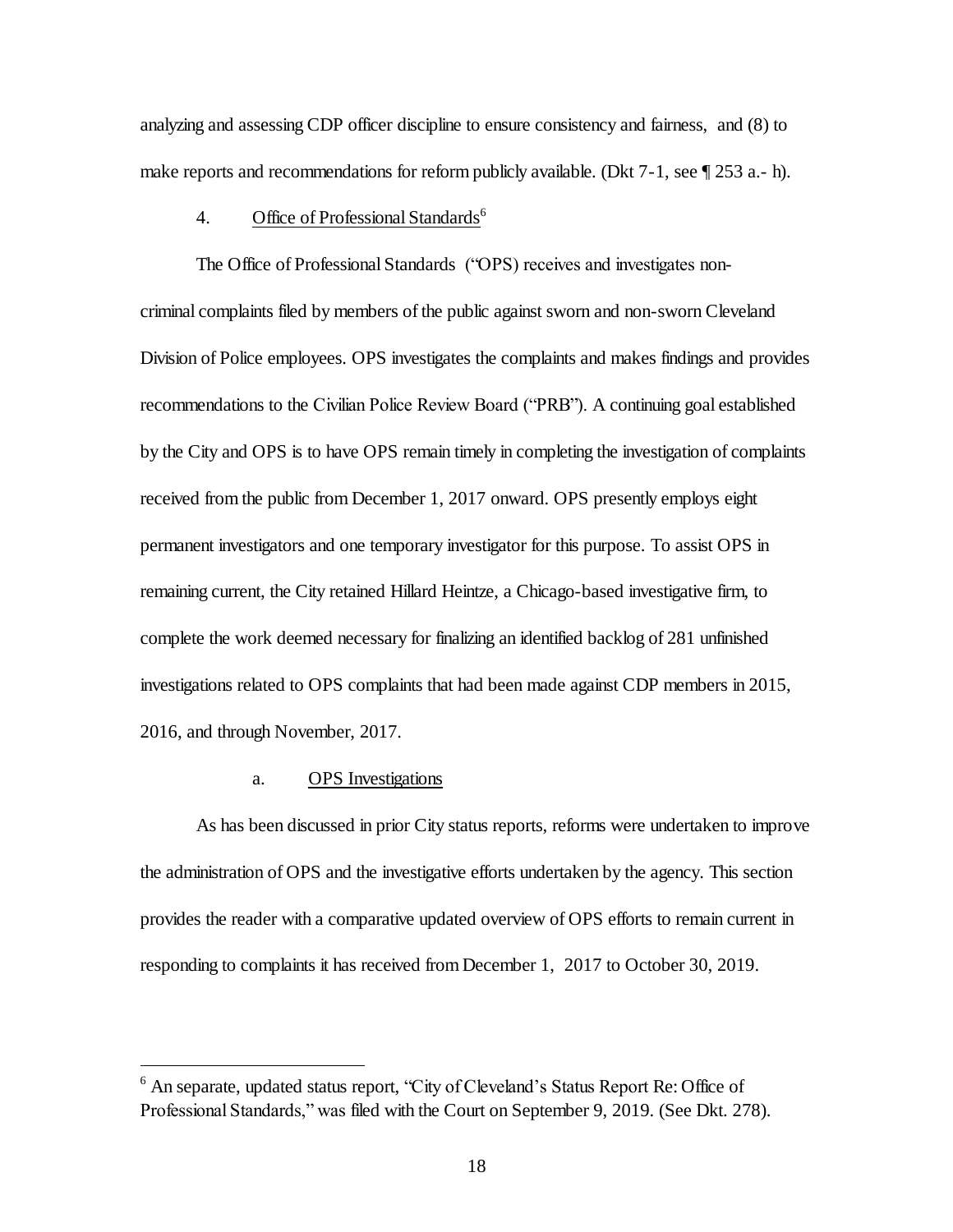| Time Period             | No. of Cases | No. of Cases | No. of Cases     |
|-------------------------|--------------|--------------|------------------|
|                         | Opened       | Completed    | Open             |
| December 2017           | 24           | 24           | 0                |
| $Jan - Jun$ 2018        | 102          | 102          | $\boldsymbol{0}$ |
| $Jul$ - Dec 2018        | 125          | 113          | 12               |
| 2018                    | 227          | 215          | 12               |
| $Jan - Jun 2019$        | 105          | 73           | 32               |
| $Jul$ $\sim$ $Cct$ 2019 | 87           | 30           | 57               |
| 2019<br>(To date)       | <u>192</u>   | 103          | 89               |
| <b>Total</b>            | 443          | 342          | 101              |

OPS has completed its work (342 cases) on 77% of the complaints (443 complaints) filed since December 2017.

#### b. Backlog Investigations

In early 2018 the City contracted with Hillard Heintze LLC to address and resolve the existing backlog of OPS investigations that accrued during the period 2015-November, 2017. The use of a qualified outside investigative resource like Hillard Heintze to address the 2015-2017 backlog allowed the OPS investigators to focus their ongoing efforts on ensuring that the investigations of public complaints received by OPS going forward after December 1, 2017 are timely addressed, investigated, and completed. A total of 282 backlogged investigations were provided for Hillard Heintze's review. Hillard Heintze's work to complete the existing backlog was planned to be undertaken in three separate phases and has now been effectively completed.

Phase One: Hillard Heintze conducted a comprehensive review and assessment of the 282 backlogged complaints remaining to be investigated from the 2015-20171 time period. This work was addressed in the City's August 2018 Status Report to the Court. (Dkt.215). Hillard Heintze identified three main issues that influenced the quality of the backlogged case files that it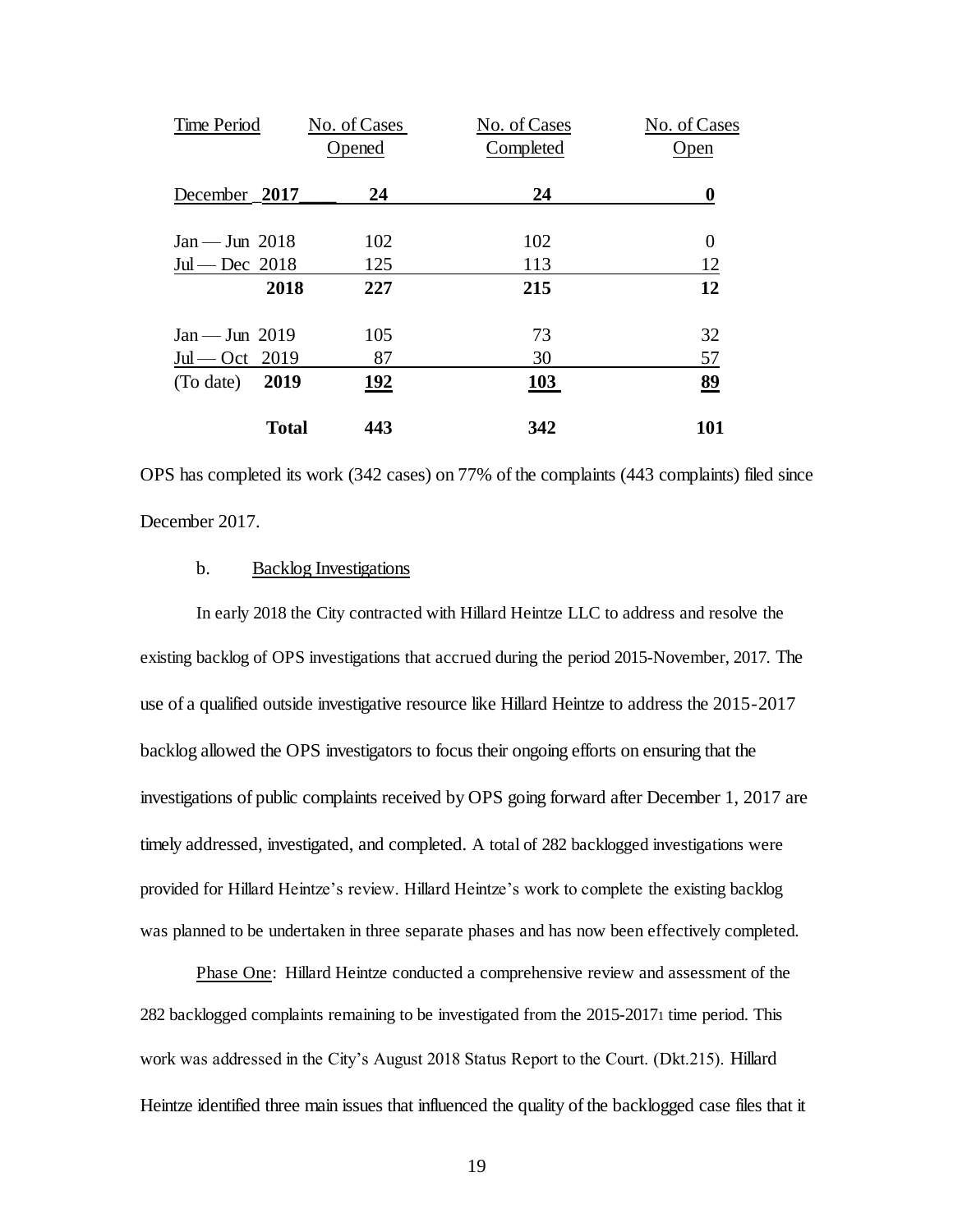received. These included (1) the professional level of management of the investigations, (2) the records documenting the investigations, and (3) whether the investigation quality was to a professional standard. This initial phase allowed Hillard Heintze to better understand the scope and quality of the investigation activities that had been completed to date in each of the cases.

Phase Two: Phase Two included a review and realistic determination of the evidentiary considerations presented in each of the backlogged case. The evidentiary evaluation allowed for the closure of case files where it is determined that evidence necessary for an investigation to proceed did not exist. Where sufficient evidence was determined to exist, Hillard Heintze developed an appropriate investigation plan to be used by its investigators. in the final Phase Three. Phase Two work resulted in the closure of 137 files where sufficient evidence did not exist to proceed further. Of this number, 23 of the cases involved completed investigations that were returned to OPS and heard by the Cleveland Police Review Board ("PRB") at its February 12, 2019 meeting. Phase Two concluded with Hillard Heintze having identified 144 backlogged cases that remained for its further investigation and completion.

Phase Three: Hillard Heintze has now effectively completed the Phase Three investigations undertaken on the 144 backlogged complaints that were identified in Phase Two. Phase Three work included interviews, obtaining the locally sourced evidence that was identified in Phase Two, and completing the investigative steps that necessary to close an OPS handled investigation.

### 5. Civilian Police Review Board

The PRB reviews misconduct complaints investigated by OPS at public meetings. Upon making its decisions, the PRB submits its findings and recommendations to the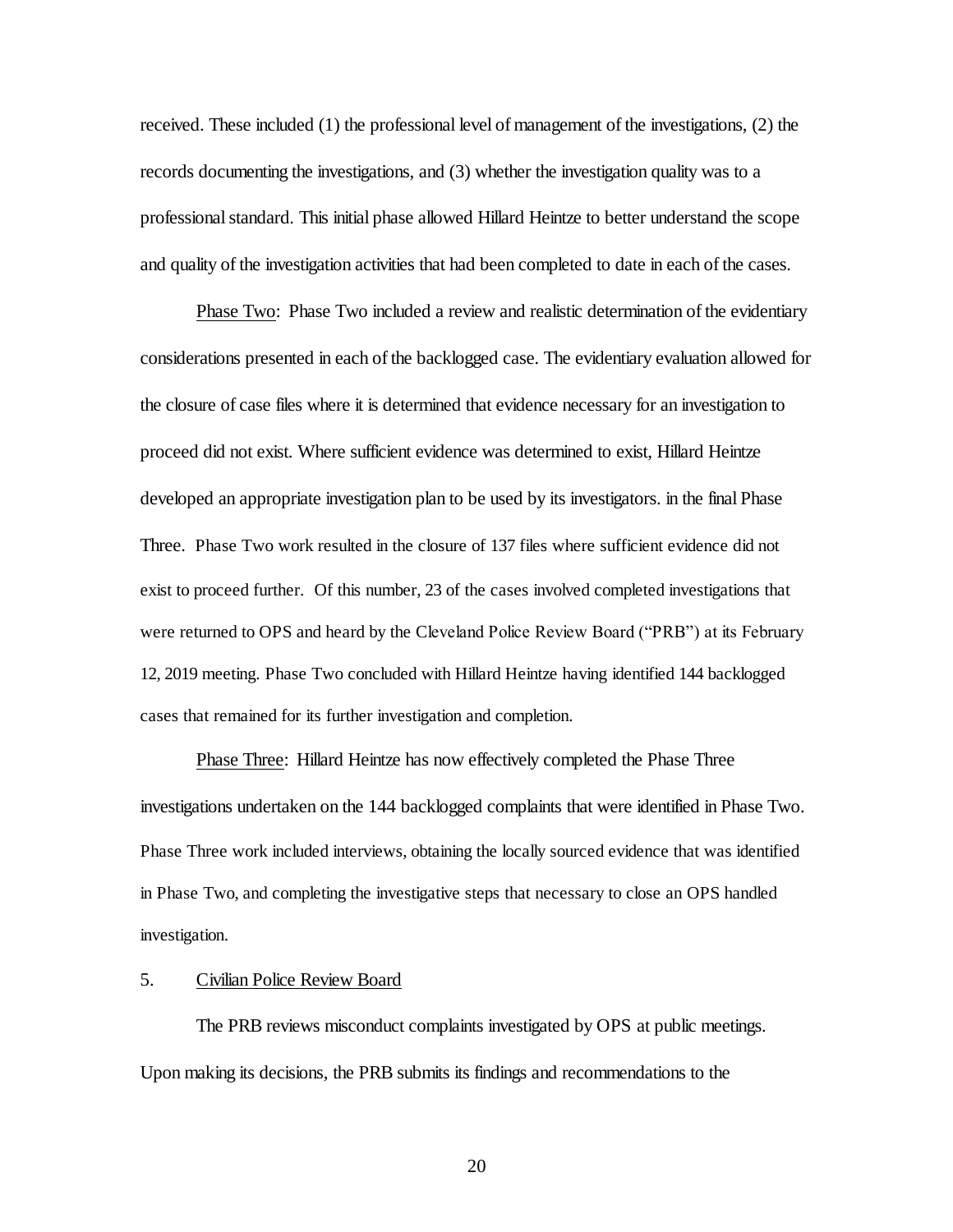Chief of Police and notifies the complainant of the disposition. The PRB generally meets once a month, with its meetings being conducted on the second Tuesday of each month. The PRB has had eight public meetings this year through October.

The PRB has reviewed 298 files at its meetings in the first ten months of 2019. During this period it considered 113 current OPS investigation files and 185 files completed by Hillard Heintze. The increased pace of investigations and complete hearing reviews in the first ten months of 2019 is reflected by comparisons to hearings conducted in the prior two calendar years: 225 cases heard in 2018 and 183 cases heard in 2017.

#### **F. Equipment and Resources and Staffing**

#### 1. Equipment and Resources

The Consent Decree requires "an effective, comprehensive Equipment and Resource Plan that is consistent with its [CDP's] mission and that will allow it to satisfy the requirements of this Agreement." (Dkt. 7-1, Section 292). As previously reported, on November 2, 2018, the Monitor filed a motion informing the Court that "the 2018 [Equipment and Resources] Plan, when and only when taken together with the previously-approved portions of the 2017 Plan, constitutes a complete and satisfactory Equipment and Resource Plan that meets the terms of the Consent Decree." (Dkt. 226). On November 18, 2018 the Court approved the Plan.

Activities undertaken during the current reporting period include increasing CDP's computer availability through the deployment of 120 new personal computers, upgrading CDP's Law Enforcement Records Management System ("LERMS") with a more up to date version of the system, and continuing to improve the mobile data computers installed in the Division's zone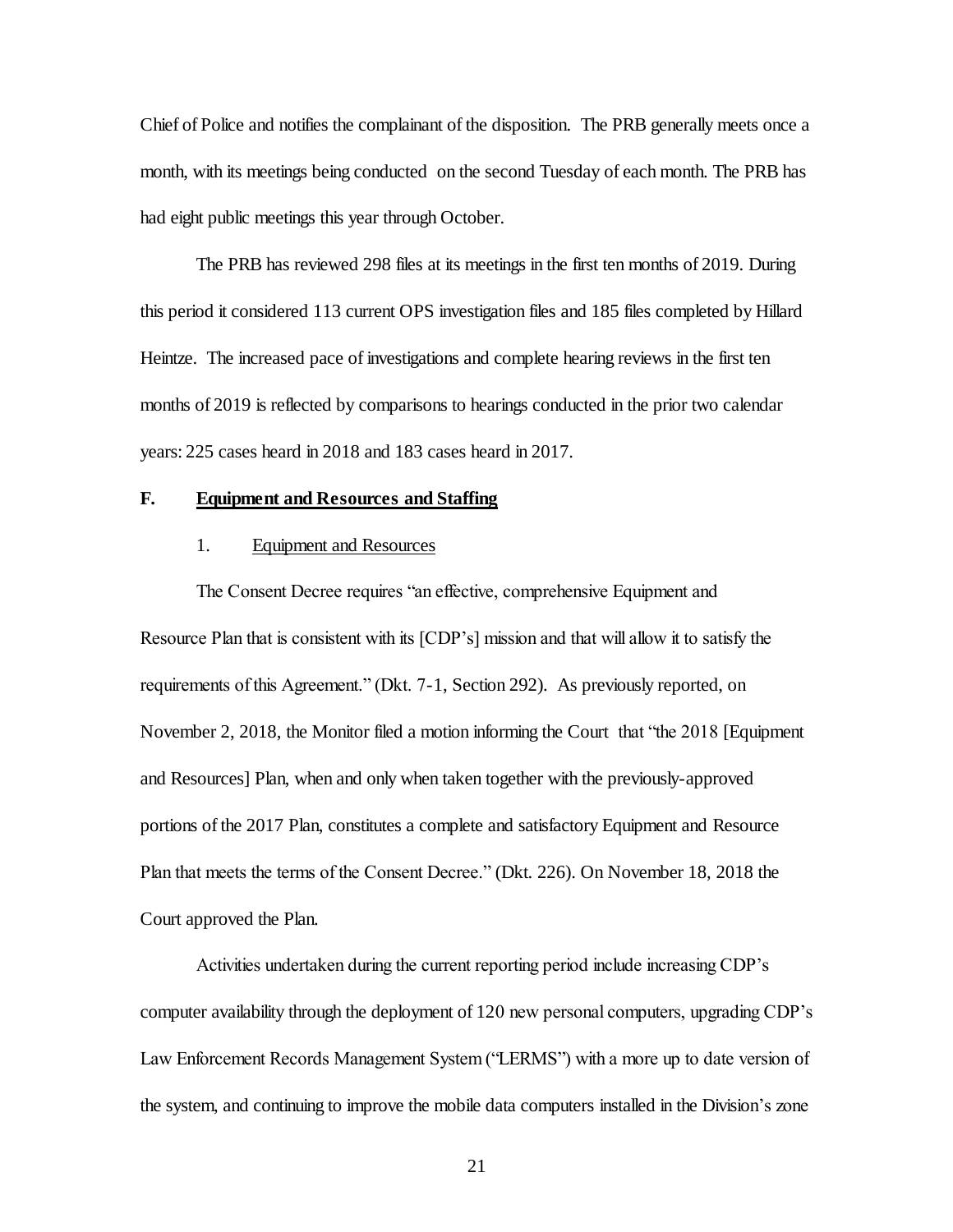cars. The City's IT Services office continues to work with Tyler Technologies to finalize a software upgrade for electronic forms used by officers. The system upgrade will allow the capture of required crisis intervention and community engagement data, thereby assisting in the assessment of compliance with the reforms being undertaken.

## 2. Staffing

The CDP finalized and released for comment in May 2018 the "Cleveland Division of Police Staffing Report," with public comments having been received in September 2018. CDP worked with the Monitor and DOJ to incorporate appropriate public input while ensuring the finalization of a staffing plan that was based on a "workload-based model." The Plan was drafted to take into account CDP's commitment to CPOP and community engagement, and was filed with the Court for approval by the Monitor on February 21, 2019. (Dkt. 240). The City has continued its efforts during the current reporting period to ensure implementation of the plan.

# **G. Data Collection and Analysis/ Compliance and Outcome Assessments and Reporting**

During the most recent reporting period, the Cleveland Division of Police (CDP) continued to make progress in the areas of data collection and analysis. The monthly COMPSTAT meetings held with the Monitoring Team and the Department of Justice continue to expand beyond Use of Force. COMPSTAT meetings also include statistics for the Early Officer Intervention Program, Officer Injury and Internal Affairs.

Over the last few months, the CDP's data team has worked closely with "Brazos", the software company employed to electronically capture information on four major areas: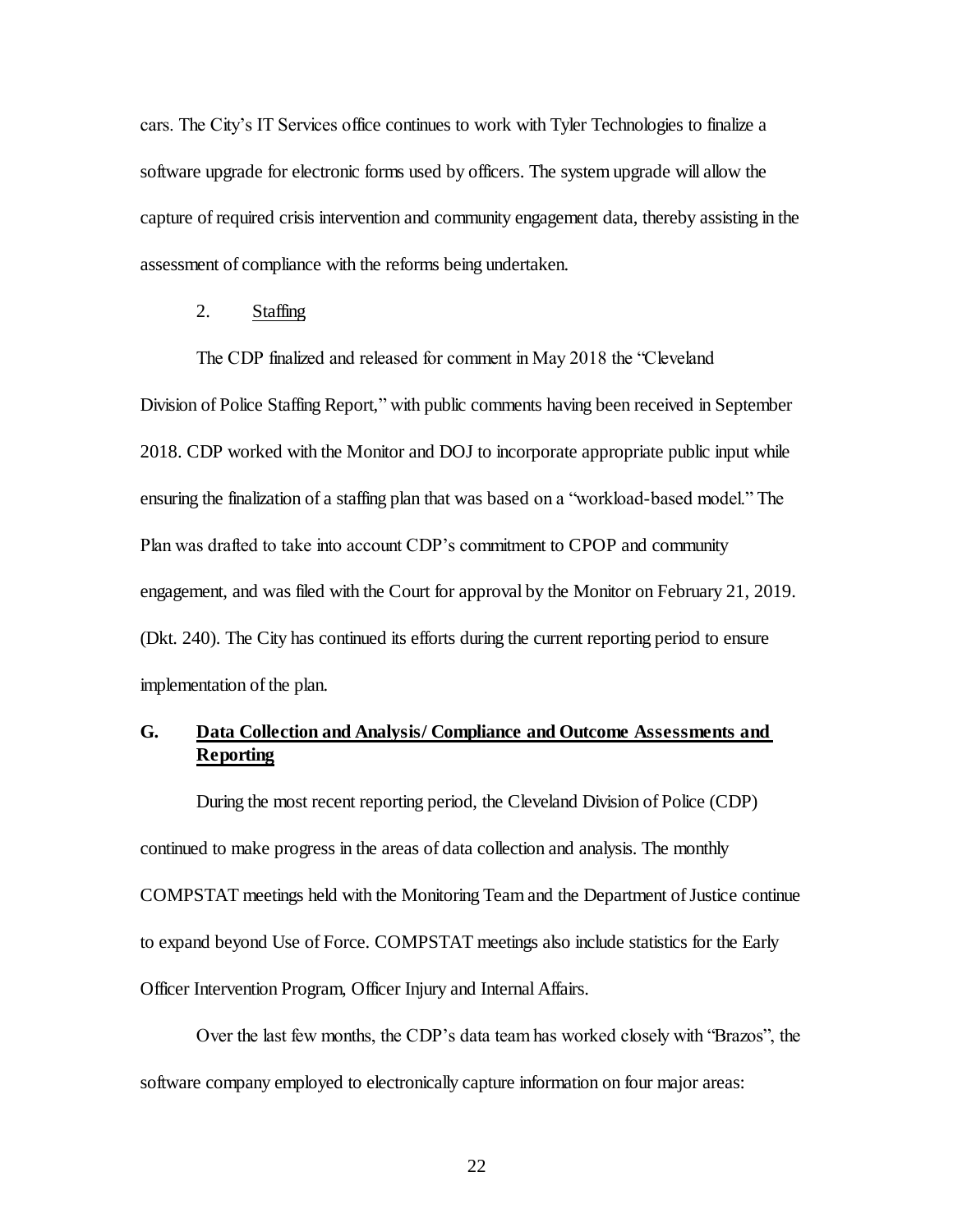Community Engagement, Community and Problem Oriented Policing (CPOP), Crisis Intervention Training (CIT) and Investigatory Stop and Seizure. CDP will be piloting two of the forms (Community Engagement and CIT) among a subsample of police officers before conducting division wide training. After the pilot program, changes may occur to further improve the efficiency and accuracy of officer data entry to best reflect the needs of the division and terms of the Settlement Agreement.

The collection, analysis, and utilization of data to improve policing practices in the city remain a priority. CDP is consistently looking for ways to utilize the data collected by officers' in its day to day operations. CDP has used the data collected by the division in a number of new ways during the most recent reporting period. First, the Data Collection & Analysis Coordinator has worked closely with the training unit on developing a Use of Force and Office of Professional Standards (OPS) data presentation for upcoming in-service officer training.

Additionally, the use of force data collected by the division is being used by the training unit to shape its in-service training sessions. As an example, collected data shows that a majority of use of force incidents stem from a call for service, with the most common type of service-call type being related to domestic violence. This information was provided to the training unit with a recommendation that domestic violence scenarios be utilized during use of force training. The data team has also begun working with OPS in regards to the collection of data identified in the settlement agreement.

In addition to regularly scheduled CDP meetings, command staff members have also started meeting on a quarterly basis to review data including, but not limited to, Use of Force, Officer Injury and Part I crimes. These quarterly meetings have started this year, but are subject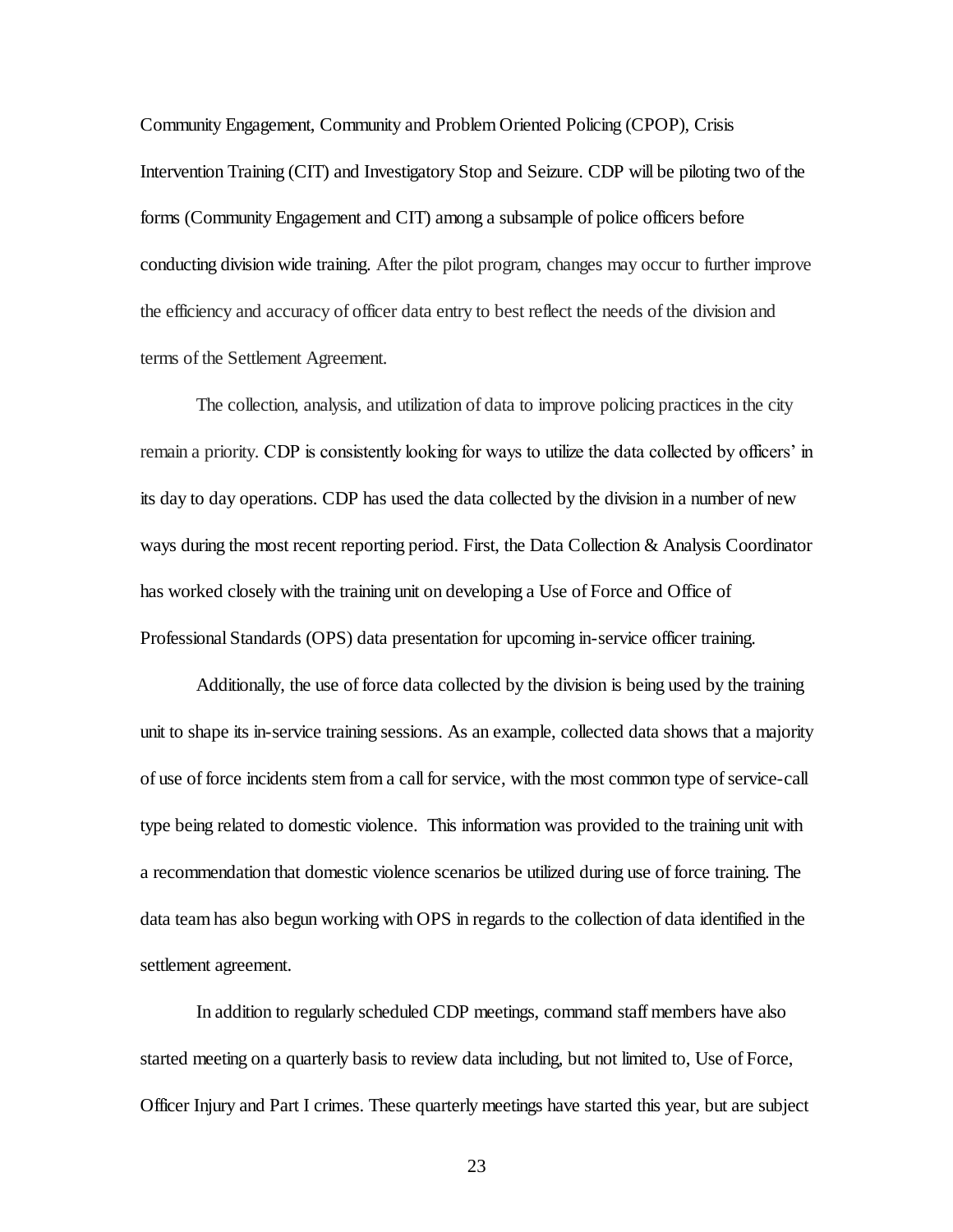to change in scope and frequency. Next, CDP Patrol Captains have begun meeting every other month to review low level uses of force. Specifically, Patrol Captains are responsible for reviewing level 1 and 2 use of force investigations, with a focus on officer entries and the supervisory review process.

Finally, the data team routinely collaborates with CDP staff members to improve the quality of data retrieved through the data collection systems. Modifications to data measures are an ongoing process and examples can be found in the "Quality Assessment" section of the CDP's 2018 Use of Force Report (available on the city website). In summary, CDP staff continues to expand the scope of data collection, with a focus on consistently improving existing data measures to better utilize the information being collected by CDP officers.

## **H. Bias Free Policing**

On July 23, 2019 the Monitor filed a Motion with the Court for approval of the CDP's 2019 bias free annual training curriculum. The 2019 training builds upon review and lessons learned from the initial bias free training accomplished in 2018. The Court approved the curriculum on July 29. The curriculum provides a four-hour block of training for officers that addresses implicit bias and the concept of procedural justice. The training engages and encourages self-reflection by officers through class exercises, question and answer, and reviewing real world scenarios. The training supports the delivery of police services "with the goal of ensuring that they are equitable, respectful, and free of unlawful bias, in a manner that promotes broad community engagement and confidence in CDP." (Dkt. 7-1, 35).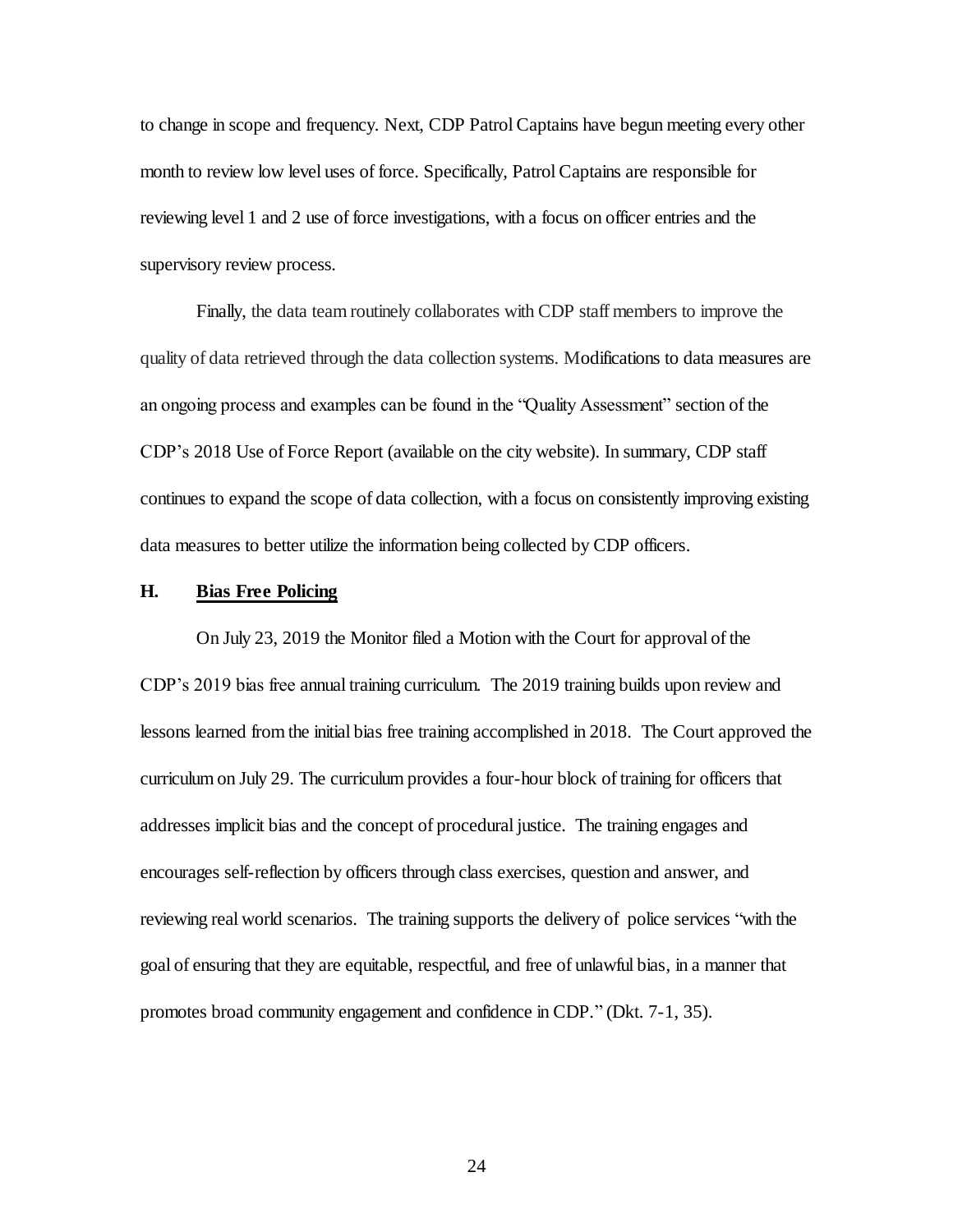## **I. Compliance and Outcome Assessments and Reporting.**

The Monitor's most recent Seventh Report evidences continuing progress to meet the agreed upon reforms contained in the Consent Decree. Most of the new and revised policies to meet the Consent Decree reforms have now been adopted. As the policies become fully trained upon and implemented, the focus is shifting to ensuring compliance with the policies can be assessed and documented. As noted above, CDP continues to focus on expanding its data collection capability and improving existing data measures to better utilize the information being collected by CDP officers. The City continues to work closely with the Monitor Team and DOJ to ensure its efforts result in the capture of necessary data in the myriad areas to be assessed.

## **III. Assessment of the Status of Cleveland Division of Police's Progress**

As detailed in the Monitor's Seventh Report, the City has continued to make substantial progress toward meeting the reforms agreed to in the Consent Decree. The CDP has developed high quality training for its officers on a number of policies that re crucial to the success of the Division in meeting both the goals of the Consent Decree and the expectations of the community being served by the Division. Important areas of training in the most recent reporting period include community engagement and problem solving, bias free policing, crisis intervention, and search and seizure. Progress is documented by statistics showing a decline in crime in most major categories, a continuing decline from 2017 in use of force incidents, and a significant drop in officer injuries. The City anticipates that the ongoing and improved data capture capability will objectively document going forward that that the hard work associated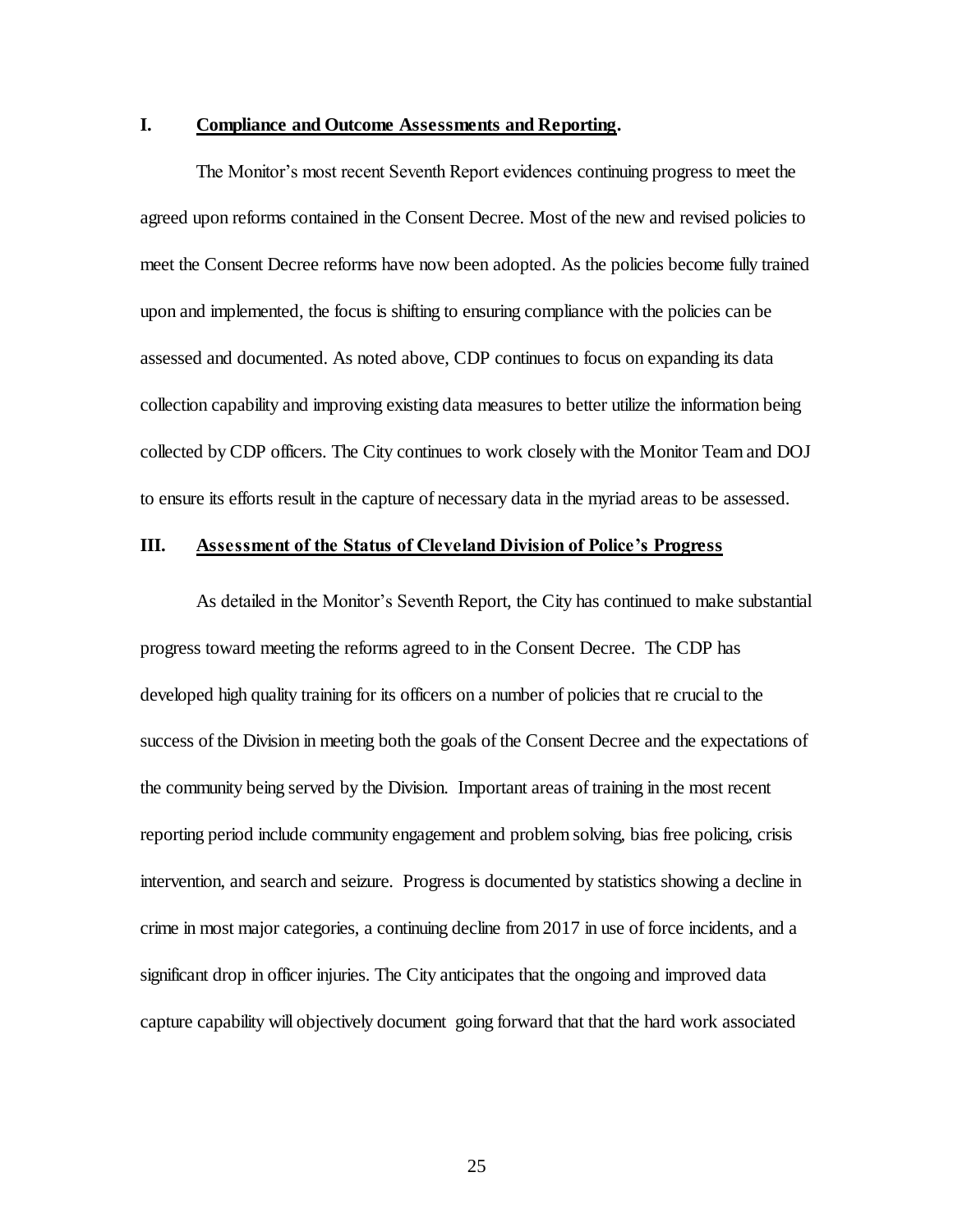with the new policies, effective training, improved equipment, and focus on community engagement will document continuing progress.

#### **IV. Response to Concerns Raised in the Monitor's Semi-Annual Report**

The Monitor's Seventh Semi-annual report notes that ensuring in depth quantitative and qualitative assessments to measure full and effective compliance with the Consent Decree remains a work in progress. Much progress has been made and will continue as the City continues to work with the Monitor and DOJ to meet the assessment goals established in the fourth year monitoring plan.

## **V. Conclusion**

The City remains committed to continuing the substantial progress it has made toward achieving the reforms outlined in the Consent Decree. Most of the major new policies and plans required by the Consent Decree are now either in place or soon to be finalized. An emphasis going forward is ensuring the objective collection of data that will reflect the continuing effort and progress. CDP remains committed to improving community engagement and trust, while also continuing its commitment to ensuring public safety.

> Respectfully submitted, Barbara A. Langhenry (0038838) Director of Law

By: /s/ Gary S. Singletary Gary S. Singletary (0037329) Chief Counsel City of Cleveland 601 Lakeside Avenue, Room 106 Cleveland, Ohio 44114-1077 Tel:(216) 664-2737 Fax:(216) 664-2663 E-mail[: gsingletary@city.cleveland.oh.us](mailto:gsingletary@city.cleveland.oh.us)

Counsel for the City of Cleveland